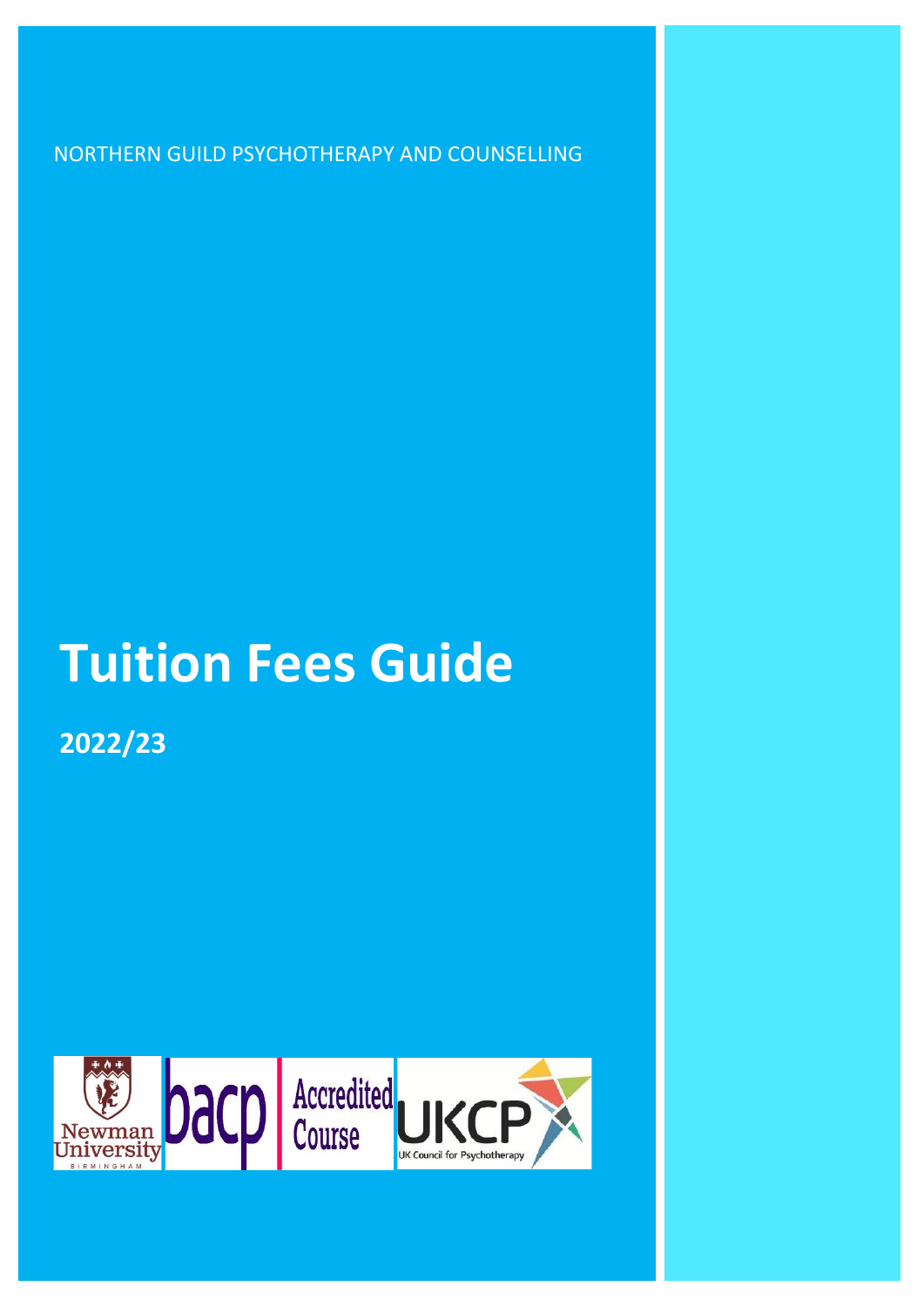# **Contents**

| Diploma in Psychotherapeutic Counselling (DPC): Adults - Newcastle Evening Course  8 |
|--------------------------------------------------------------------------------------|
| Diploma in Psychotherapeutic Counselling (DPC): Adults - Teesside Evening Course  9  |
|                                                                                      |
|                                                                                      |
|                                                                                      |
|                                                                                      |
|                                                                                      |
|                                                                                      |
|                                                                                      |
|                                                                                      |
|                                                                                      |
|                                                                                      |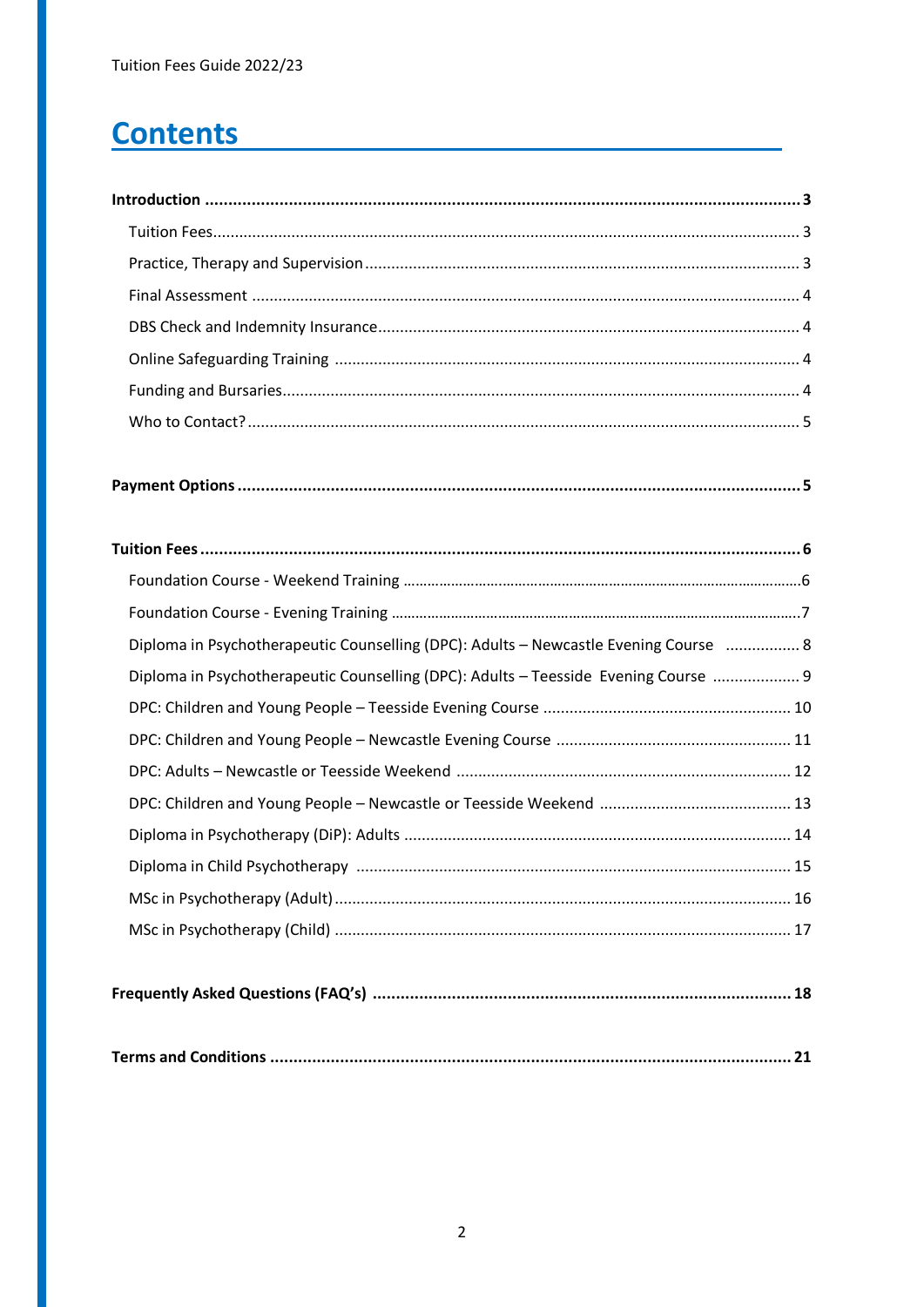# <span id="page-2-0"></span>**Introduction**

#### <span id="page-2-1"></span>**Tuition Fees**

We trust that this guide will help you to understand your Tuition Fees and related costs. If at any point you need further clarification please don't hesitate to ask us. Please refer to the "Who to contact?" section on page 5 for full details.

The **Core Tuition Fees** cover a range of costs. These include a) your core training, b) enrolment fees and c) required specialist modules. These costs are outlined in the tables on pages 6 to 17.

**In addition** to the core tuition fees there are costs which relate to the requirements of the various professional bodies. Many course providers only show fees which are related to the core training. This leaves potential students unaware of the true costs of training that will enable them to become a registered professional.

You are only asked to sign up for one year at a time rather than for the whole course up front. This means that tuition Fees are invoiced annually. For each academic year, you can choose to pay your Tuition Fees using a lump sum or by using one of our other [Payment Options \(](#page-4-0)page 5). Excluding your first year, annual fees will normally become due at the beginning of June for the following academic year.

Prior to accepting your place at Northern Guild, please read our Terms and Conditions (page 21).

The application fee for our standard Diplomas and MSc course is £135, payable on submission of your application. This covers the whole application process including the interview and the preparation of a training contract.

Please note that all fees are subject to change and generally increase each year in line with our costs. They are also affected by changing course requirements.

#### <span id="page-2-2"></span>**Practice, Therapy and Supervision**

Core Tuition Fees will cover "classroom" education, however a large part of your training at Northern Guild is vocational and applied in order to prepare you to practice and register as an accredited Counsellor or Psychotherapist. As such, your course requirements will also include finding a placement in your local area, attending supervision of your client work and participating in training therapy.

The costs of supervision and individual training therapy are not included in the annual Tuition Fees paid to Northern Guild as these are paid directly to your supervisor or therapist on a pay as you go basis. These costs can vary. The requirements for each course are dependent upon a number of factors, including the accrediting body or university. Total costs will also depend upon your choice of therapist and supervisor and upon whether you opt for individual or group supervision. In some circumstances additional supervision may be required which would result in extra fees. Two important considerations related to this are a) the need to maintain a safe and ethical practice and b) the duty of care to the client.

Choosing to be supervised in a group is often cheaper than paying for individual supervision. Supervision and therapy groups are subject to availability.

 Further details of therapy and supervision requirements are provided on the fee pages for each course. Please note that each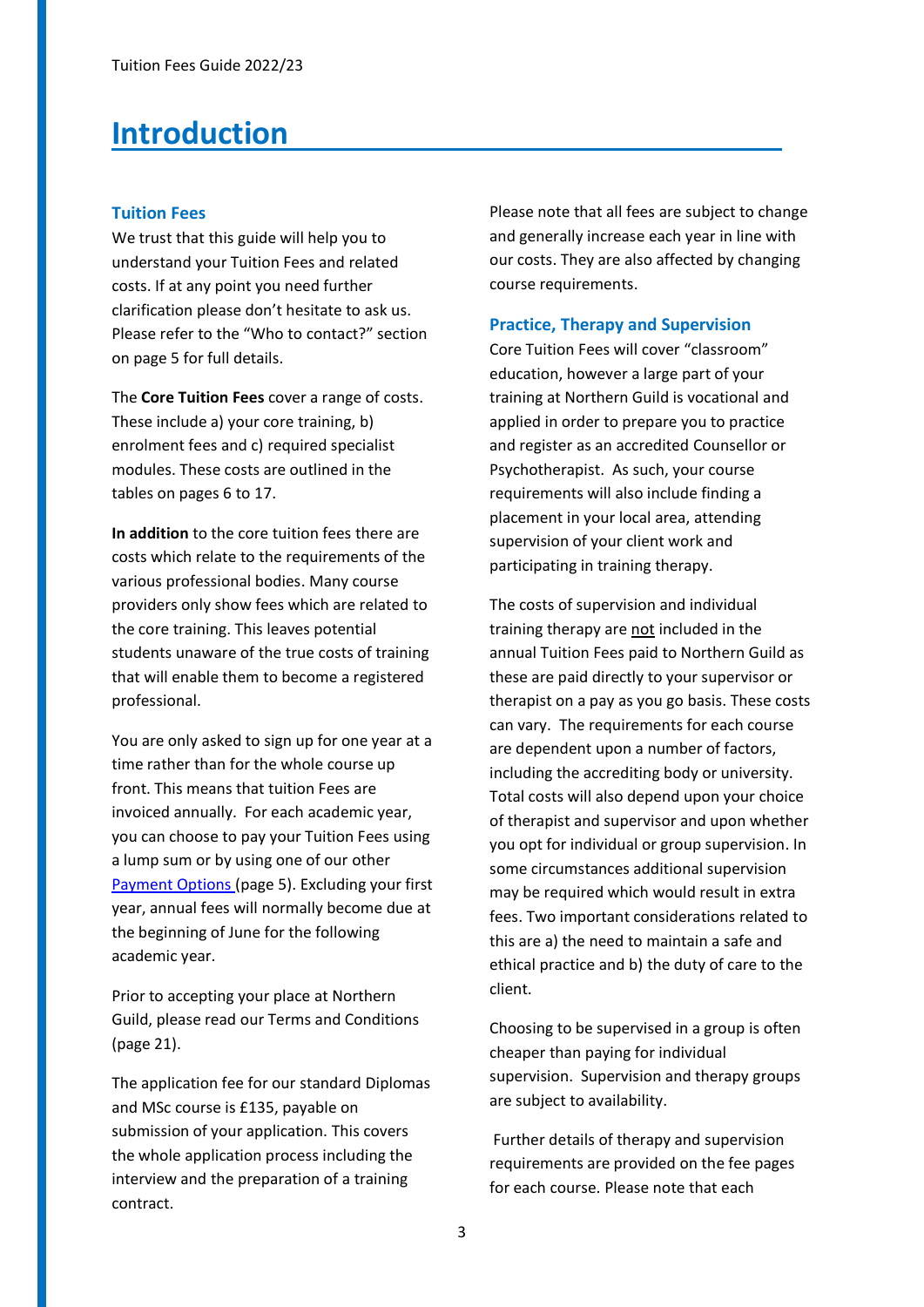accrediting body has significant documentation in relation to Supervision requirements and we have not attempted to replicate them here. We recommend that you take some time to familiarise yourself with their rules so that you can obtain a fuller understanding of their requirements.

#### <span id="page-3-0"></span>**Final Assessment**

Once you have completed all of the relevant training requirements you can normally register for your final assessment. Final Assessment and Marking fees are paid on submission of your final assessment registration form. These assessments usually take place in the November following the end of your taught course.

# <span id="page-3-1"></span>**DBS Check and Indemnity Insurance**

All students are required to have an enhanced Disclosure and Barring Service check (DBS) at the start of the course and at final assessment. If you have a recent paper DBS please provide us with the original so that it can be verified. If you require a DBS check we can arrange this for you through an umbrella organisation: D.D.C. (Due Diligence Checking [www.ddc.uk.net\)](http://www.ddc.uk.net/). The cost for this is between £75 and £80 and will be payable directly to D.D.C. on request.

<span id="page-3-3"></span>Professional Indemnity Insurance must be arranged before you start your clinical practice (placement). Your supervisor will advise you on this when you start the process of arranging your placement. Professional indemnity insurance usually costs between £90 and £175 per year.

#### **Data Protection**

As a trainee you will be handling and controlling very personal and sensitive information. This means that you will need to meet the requirements of the Data Protection Act. Because you will also be classed as a Data Controller, there is a requirement to register with the Information Commissioner's Office (ICO). An annual fee of around £40 is payable to them.

# **Online Data Protection Training**

Prior to beginning your clinical practice there is a requirement to complete online training in the General Data Protection Regulations (GDPR). This costs approximately £30.

# **Online Safeguarding Training**

An Entry requirement for all of our courses is online Safeguarding training. Full details will be provided in your offer letter.

# <span id="page-3-2"></span>**Funding**

Our main funding option is interest free credit. This allows trainees to spread the cost of their course over the year.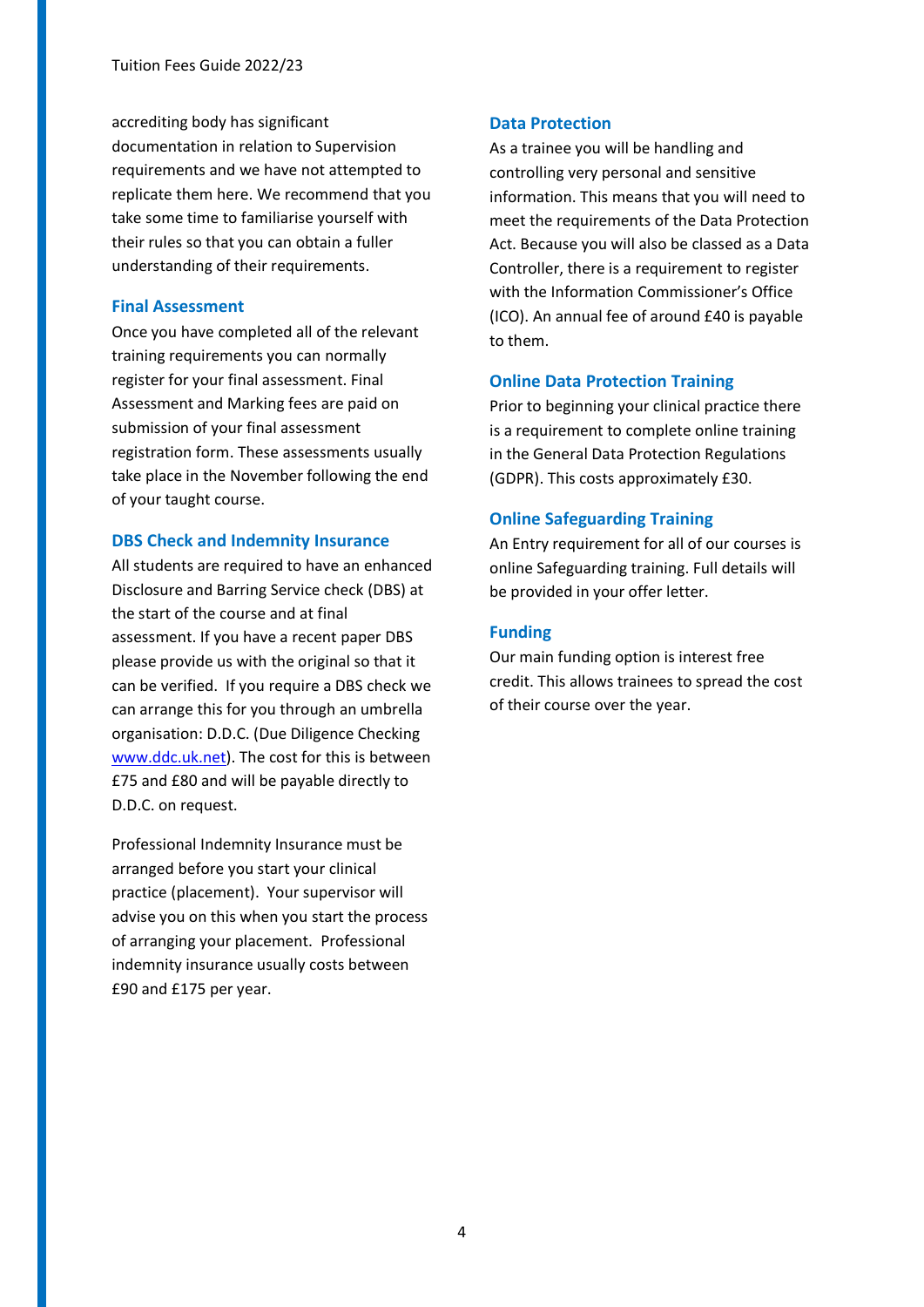# **Who to Contact?**

**Course Enquiries: Course Administration:**  Jennifer McNamara Sarah Bell [courses@northernguild.org](mailto:courses@northernguild.org) [info@northernguild.org](mailto:info@northernguild.org)  Tel: 0191 209 8383 Tel: 0191 209 8383

**Finance Queries:** Marisa Ritsun **Marisa Ritsun** Jackie Redhead **office** @northernguild.org [accounts@northernguild.org](mailto:accounts@northernguild.org) Tel: 0191 209 8383 Tel: 0191 209 8383

# <span id="page-4-0"></span>**Payment Options**

We do not charge interest. To help you manage your tuition fees, we have various payment options available.

### **Pay in full using a single payment**

Tuition fees can be paid in one lump sum. This attracts a discount of up to 5% depending upon how soon your course fees are received. For further details of how to pay please see page 18.

#### **Pay by monthly standing order – Interest Free**

This option is available to all students and it aims to spread out the cost of the course over the year. No interest is payable. A deposit is normally required to secure your place on the course.

#### **Individual payment arrangement**

If you would like to discuss an individual payment arrangement, please contact Jackie Redhead at [accounts@northernguild.org](mailto:accounts@northernguild.org) with details of your request.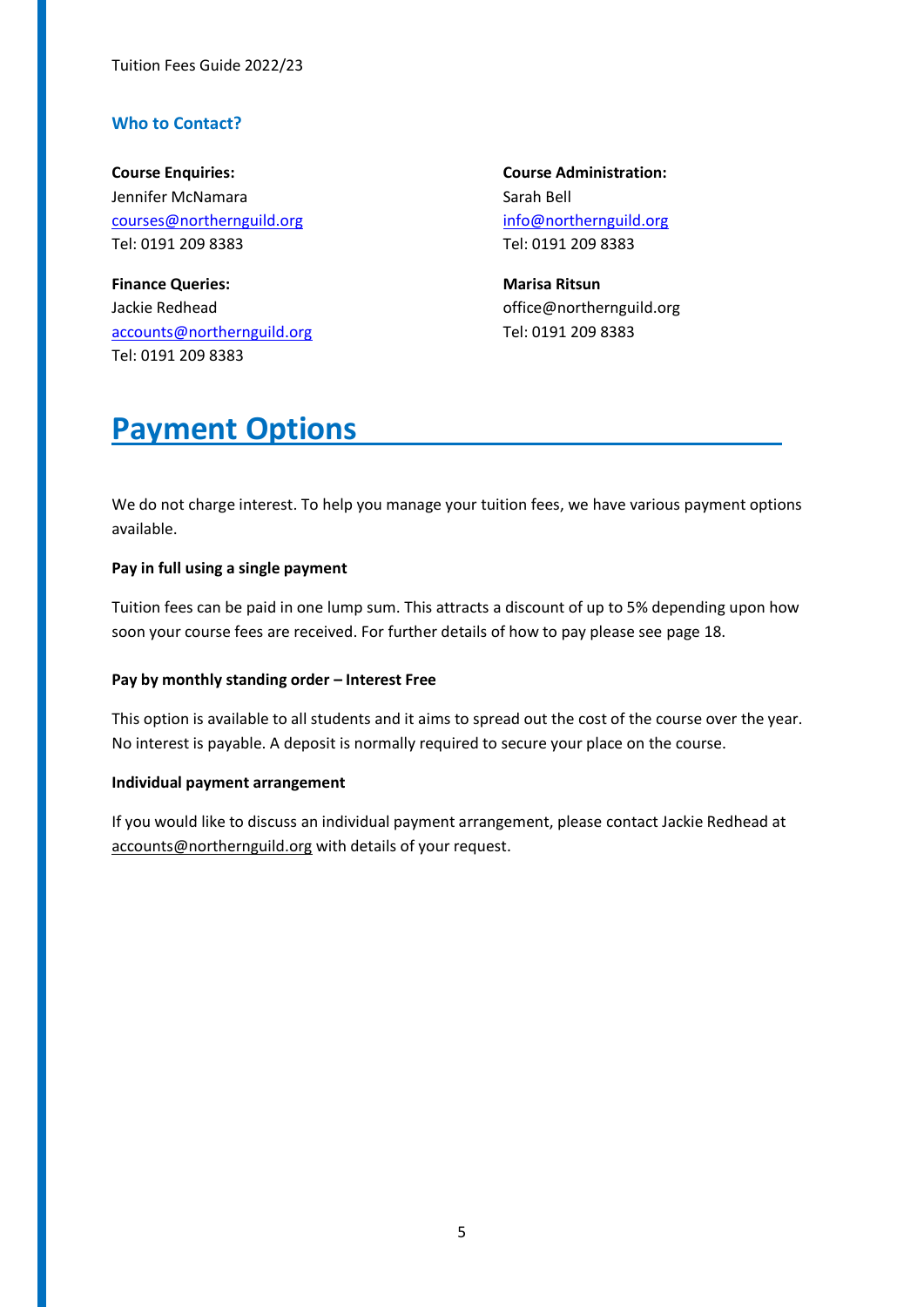# <span id="page-5-0"></span>**Tuition Fees**

| <b>Foundation Course - Weekend</b>                                                                                  |                                    |
|---------------------------------------------------------------------------------------------------------------------|------------------------------------|
| Counselling Course – Newcastle or Teesside                                                                          | Year 1                             |
| <b>Tuition Fees (paid annually)</b>                                                                                 |                                    |
| Core Training Fees (10 weekends)<br>Personal Development Group<br>Course Enrolment Fee<br>Northern Guild Membership | £2,800<br>£750<br>£275<br>Included |
| <b>Required Specialist Modules:</b>                                                                                 |                                    |
| Introduction to Therapeutic Practice (3 days)                                                                       | £405                               |
| The Journey of Life (3 days)                                                                                        | £405                               |
| <b>TOTAL</b> (Excluding Some Therapy Fees)                                                                          | £4,635                             |

# **An Introduction to the Foundation Course**

The Foundation Course is designed for those who want to defer their choice of training route for up to one year or for those who want to further their training without progressing to a Diploma qualification. The Foundation Course results in the award of the Northern Guild Foundation Certificate in Counselling. You can decide upfront which training route you wish to follow or, if you select the Foundation Course, you can choose a route toward the end of the Foundation Course once you have familiarised yourself with the various training pathways.

# **Additional Costs associated with the Foundation Course**

The Personal Development Group counts as 20 hours of Training Therapy. In addition to this, there is a requirement to complete 15 hours of Individual Training Therapy. The typical cost of this is £50 per hour.

# **Training for professional registration**

At some point, during or after this course, you may decide to further your training. If you decide that you want to become a professionally registered counsellor or psychotherapist then you can choose to transfer on to one of our accredited training courses. You will have already met most of the fees for the first year of these courses. You will however need to allow for the costs of a supervised counselling practice placement and for the associated costs of supervision. Further details are provided for each course on the following pages.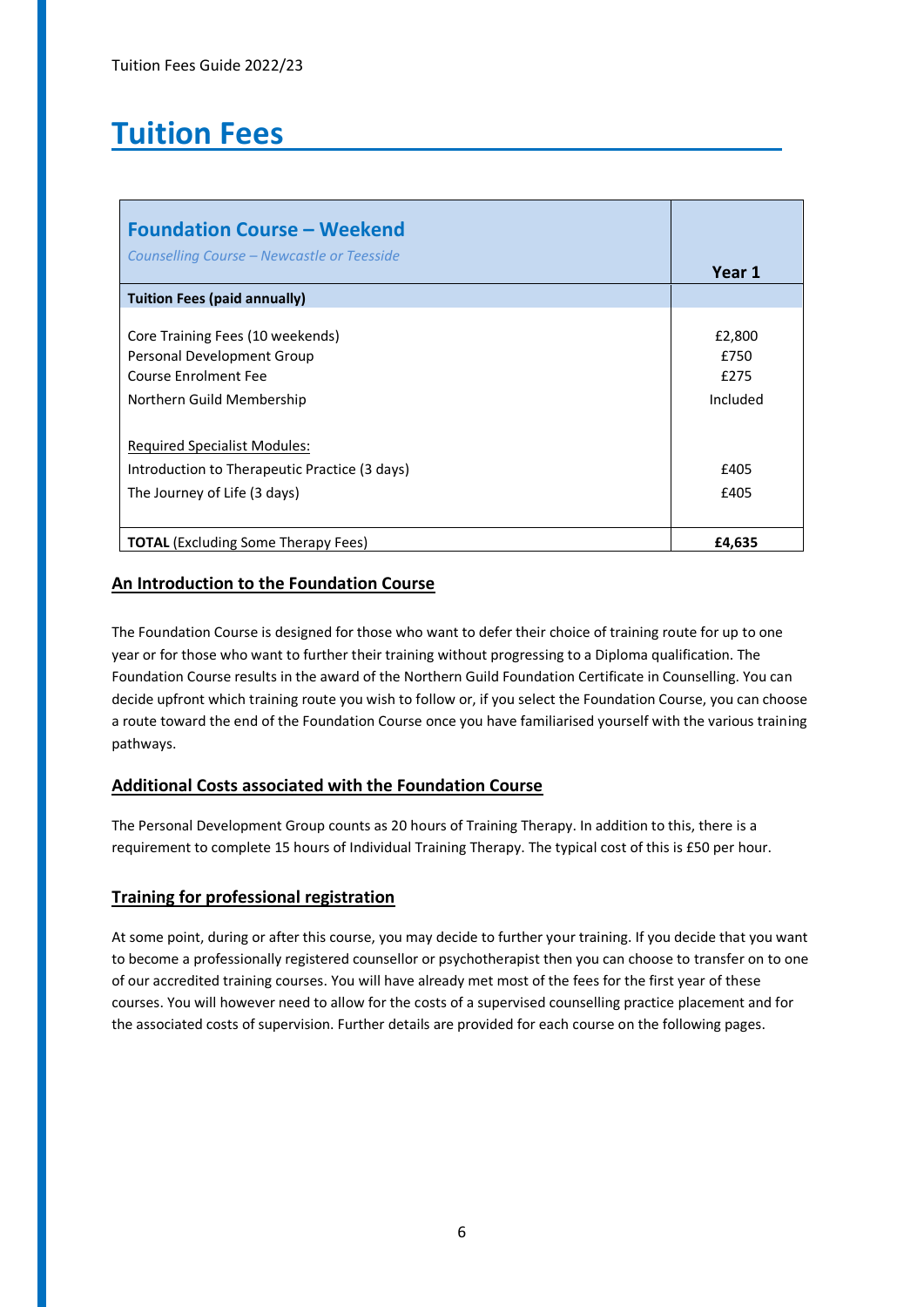| <b>Foundation Course - Evening</b><br><b>Counselling Course - Newcastle</b> |          |
|-----------------------------------------------------------------------------|----------|
|                                                                             | Year 1   |
| <b>Tuition Fees (paid annually)</b>                                         |          |
|                                                                             |          |
| Evening Core Training Fees (33 evenings)                                    | £3,135   |
| Personal Development Group                                                  | £750     |
| Course Enrolment Fee                                                        | £275     |
| Northern Guild Membership                                                   | Included |
|                                                                             |          |
| <b>Required Specialist Modules:</b>                                         |          |
| Introduction to Therapeutic Practice (3 days)                               | £405     |
| DPC Intensive Workshop (2 days)                                             | £270     |
| The Journey of Life (3 days)                                                | £405     |
| Researching Counselling & Psychotherapy (3 days)                            | £405     |
|                                                                             |          |
| <b>TOTAL</b> (Excluding Therapy Fees)                                       | £5,645   |

# **An Introduction to the Foundation Course**

The Foundation Course is designed for those who want to defer their choice of training route for up to one year or for those who want to further their training without progressing to a Diploma qualification. The Foundation Course results in the award of the Northern Guild Foundation Certificate in Counselling. You can decide upfront which training route you wish to follow or, if you select the Foundation Course, you can choose a route toward the end of the Foundation Course once you have familiarised yourself with the various training pathways.

# **Additional Costs associated with the Foundation Course**

The Personal Development Group counts as 20 hours of Training Therapy. In addition to this, there is a requirement to complete 15 hours of Individual Training Therapy. The typical cost of this is £50 per hour.

# **Training for professional registration**

At some point, during or after this course, you may decide to further your training. If you decide that you want to become a professionally registered counsellor or psychotherapist then you can choose to transfer on to one of our accredited training courses. You will have already met most of the fees for the first year of these courses. You will however need to allow for the costs of a supervised counselling practice placement and for the associated costs of supervision. Further details are provided for each course on the following pages.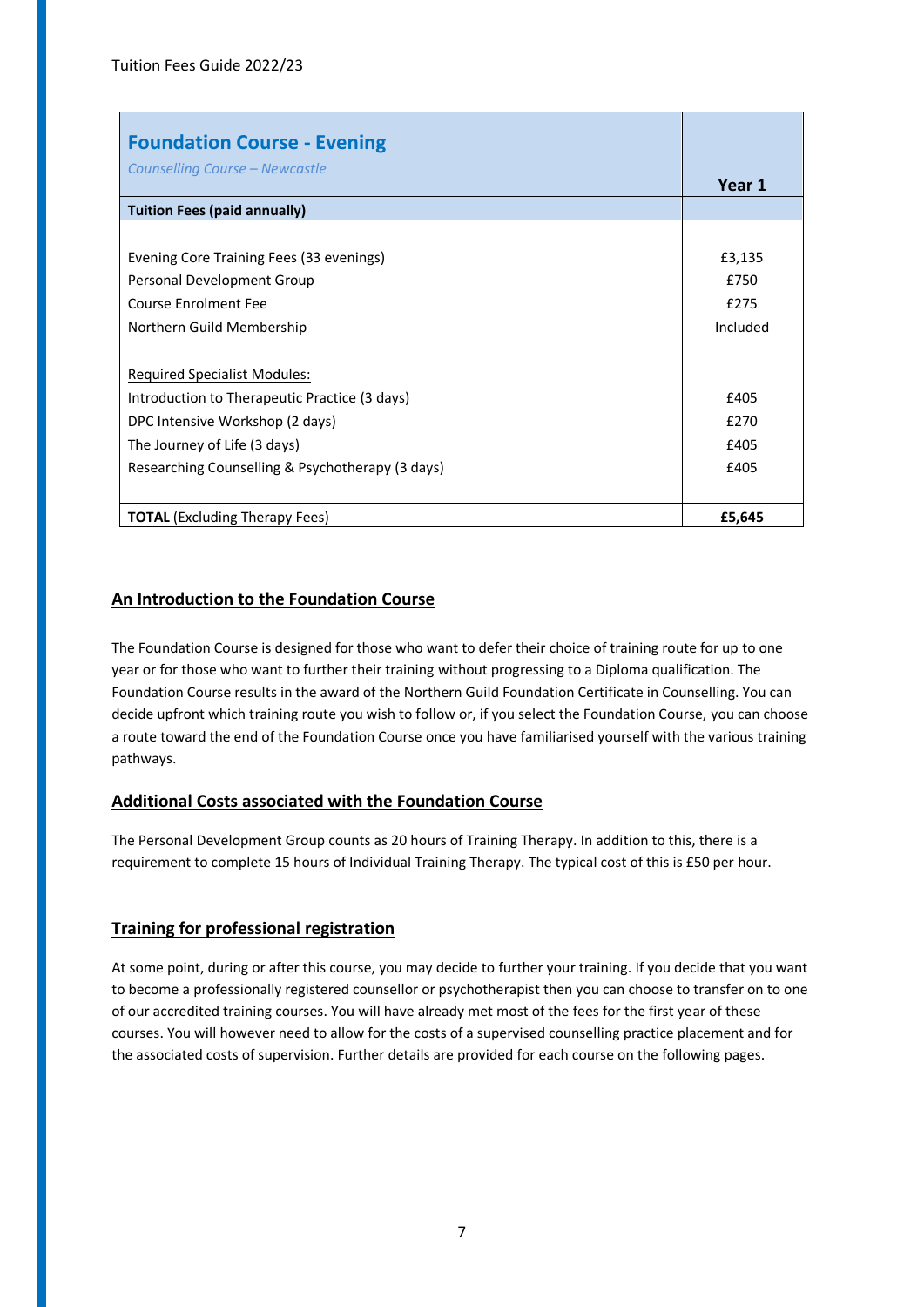<span id="page-7-0"></span>

| <b>Diploma in Psychotherapeutic Counselling (DPC)</b>           |          |                   |
|-----------------------------------------------------------------|----------|-------------------|
| Adult Evening Course (BACP / UKCP) – Newcastle                  | Year 1   | Year <sub>2</sub> |
| <b>Tuition Fees (paid annually)</b>                             |          |                   |
| Evening Core Training Fees (Y1 - 33 evenings, Y2 - 36 evenings) | £3,135   | £3,420            |
| Personal Development Group                                      | £750     |                   |
| Course Enrolment Fee                                            | £275     |                   |
| Northern Guild Membership                                       | Included | Included          |
| <b>Required Specialist Modules:</b>                             |          |                   |
| Introduction to Therapeutic Practice (3 days)                   | £405     |                   |
| DPC Intensive 1 (2 days)                                        | £270     |                   |
| The Journey of Life (3 days)                                    | £405     |                   |
| Researching Counselling & Psychotherapy (3 days)                | £405     |                   |
| Imagery and Active Imagination (3 days)                         |          | £405              |
| DPC Intensive 2 (3 days)                                        |          | £405              |
| Advanced Reflective Practice (3 days)                           |          | £405              |
| <b>Final Assessment (paid on submission)</b>                    |          |                   |
| <b>Final Written Assessment</b>                                 |          | £430              |
| <b>Final Oral Assessment</b>                                    |          | £250              |
| <b>TOTAL</b> (Excluding therapy and Supervision Fees)           | £5,645   | £5,315            |

The costs of supervision and individual training therapy are paid on a pay as you go basis. The details below relate to BACP, whereas UKCP requirements are generally greater.

As a minimum, over the duration of your course, you are required to complete a) 150 hours of supervised Counselling practice, b) 45 hours of supervision (maintaining fortnightly supervision, a supervision ratio of 1:6 and a minimum of 1.5 hours per month) and c) until qualification, 35 hours of training therapy per year.

The counselling practice element can be performed in your local area in your own time. A proportion of your Supervision can take place online although a minimum of 50% will be held on a face-to-face basis at Northern Guild. The cost of individual Supervision is around £60 per hour. Based upon this, 45 hours of individual supervision is £2,700. This cost may be reduced if group supervision is used. Counselling practice and supervision continue until qualification.

The cost of Individual Training Therapy is approximately £50 per hour. The Personal Development Group counts as 20 hours of therapy. Please note that Training Therapy continues until you pass your Final Assessments. If you delay taking your Final Assessments or are not initially successful this will result in additional costs.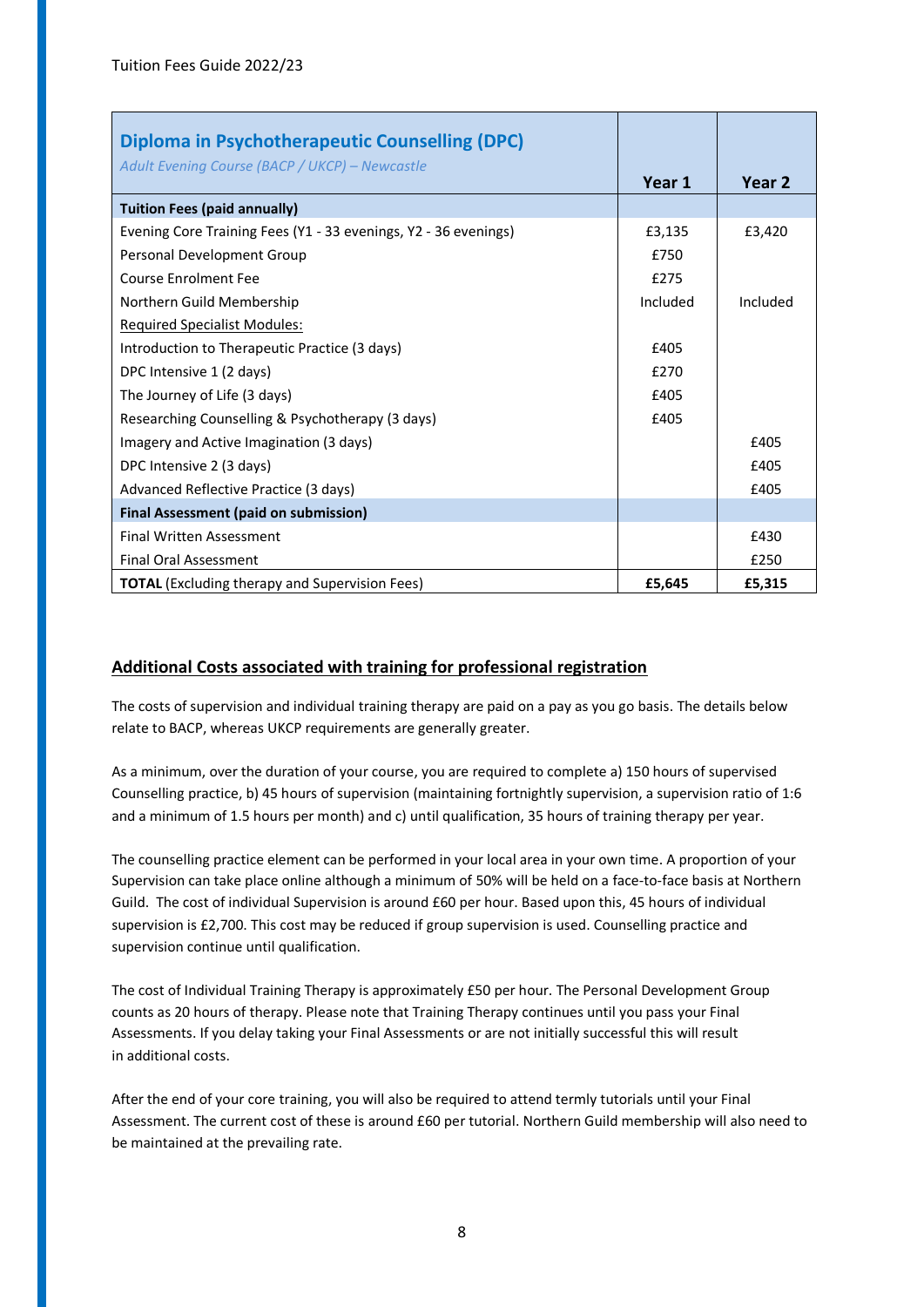| Diploma in Psychotherapeutic Counselling (DPC)<br>Adult Evening Course (BACP / UKCP) – Teesside (year 2 only) |          |
|---------------------------------------------------------------------------------------------------------------|----------|
|                                                                                                               | Year 2   |
| <b>Tuition Fees (paid annually)</b>                                                                           |          |
| Evening Core Training Fees (35 evenings)                                                                      | £3,325   |
| Northern Guild Membership                                                                                     | Included |
| <b>Required Specialist Modules:</b>                                                                           |          |
| Imagery and Active Imagination (3 days)                                                                       | £405     |
| DPC Intensive 2 (3 days)                                                                                      | £405     |
| Advanced Reflective Practice (3 days)                                                                         | £405     |
| <b>Final Assessment (paid on submission)</b>                                                                  |          |
| <b>Final Written Assessment</b>                                                                               | £430     |
| <b>Final Oral Assessment</b>                                                                                  | £250     |
| <b>TOTAL</b> (Excluding therapy and Supervision Fees)                                                         | £5,220   |

The costs of supervision and individual training therapy are paid on a pay as you go basis. The details below relate to BACP, whereas UKCP requirements are generally greater.

As a minimum, over the duration of your course, you are required to complete a) 150 hours of supervised Counselling practice, b) 45 hours of supervision (maintaining fortnightly supervision, a supervision ratio of 1:6 and a minimum of 1.5 hours per month) and c) until qualification, 35 hours of training therapy per year.

The counselling practice element can be performed in your local area in your own time. A proportion of your Supervision can take place online although a minimum of 50% will be held on a face-to-face basis at Northern Guild. The cost of individual Supervision is around £60 per hour. Based upon this, 45 hours of individual supervision is £2,700. This cost may be reduced if group supervision is used. Counselling practice and supervision continue until qualification.

The cost of Individual Training Therapy is approximately £50 per hour. Please note that Training Therapy continues until you pass your Final Assessments. If you delay taking your Final Assessments or are not initially successful this will result in additional costs.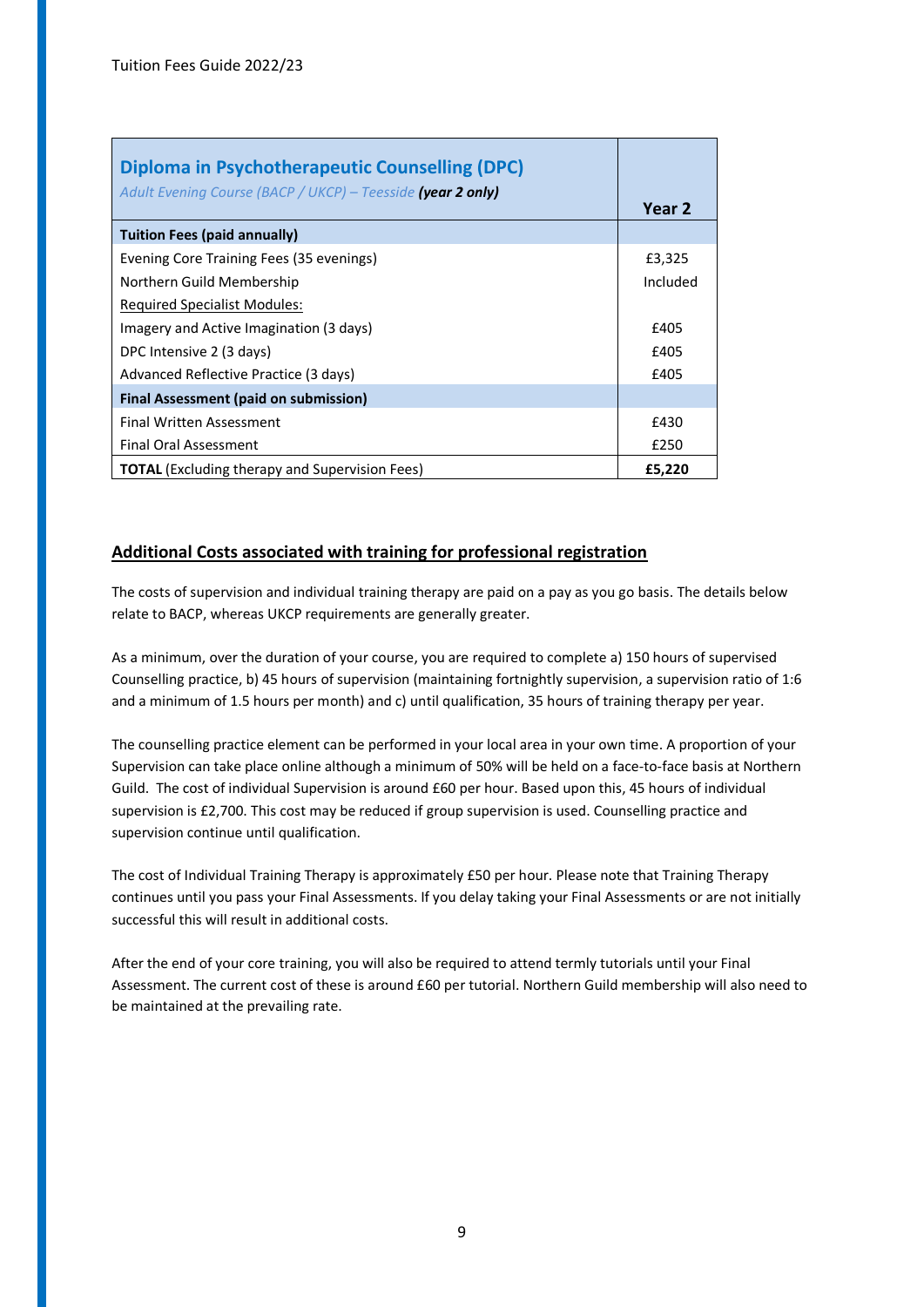| <b>Diploma in Psychotherapeutic Counselling:</b>                                                 |          |          |
|--------------------------------------------------------------------------------------------------|----------|----------|
| <b>Children and Young People</b><br>Evening Course – Teesside (BACP / UKCP) – years 2 and 3 only | Year 2   | Year 3   |
| <b>Tuition Fees (paid annually)</b>                                                              |          |          |
| Evening Core Training Fees (30 evenings each year)                                               | £2,850   | £2,850   |
| Northern Guild Membership                                                                        | Included | Included |
| <b>Required Specialist Modules:</b>                                                              |          |          |
| Introduction to Therapeutic Practice (3 days)                                                    |          |          |
| The Playful Child: Challenging the creative process in therapy (3 days)                          |          |          |
| Sand Tray (3 days)                                                                               | £405     |          |
| Imagery and Active Imagination (3 days)                                                          | £405     |          |
| Researching Counselling and Psychotherapy (3 days)                                               |          | £405     |
| Story and Metaphor (3 days)                                                                      |          | £405     |
| <b>Final Assessment (pay on submission)</b>                                                      |          |          |
| <b>Final Written Assessment</b>                                                                  |          | £430     |
| <b>Final Oral Assessment</b>                                                                     |          | £250     |
| <b>TOTAL</b> (Excluding therapy and Supervision Fees)                                            | £3,660   | £4,340   |

The costs of supervision and individual training therapy are paid on a pay as you go basis.

As a minimum, over the duration of your course, you are required to complete a) 150 hours of supervised counselling practice with Children and Young People, b) 50 hours of supervision (maintaining fortnightly supervision, a minimum of 1.5 hours per month and a supervision ratio of 1:4, and c) 105 hours of training therapy (35 hours per academic year). Further details are set out below.

The counselling practice element can be performed in your local area in your own time. A proportion of your Supervision can take place online although a minimum of 50% will be held on a face-to-face basis at Northern Guild. The cost of individual Supervision is around £60 per hour. Based upon this, 50 hours of individual supervision is £3,000. This cost may be reduced if group supervision is used. Counselling practice and supervision continue until qualification.

The cost of Individual Training Therapy is approximately £50 per hour. Please note that Training Therapy continues until you pass your Final Assessments. If you delay taking your Final Assessments or are not initially successful this will result in additional costs.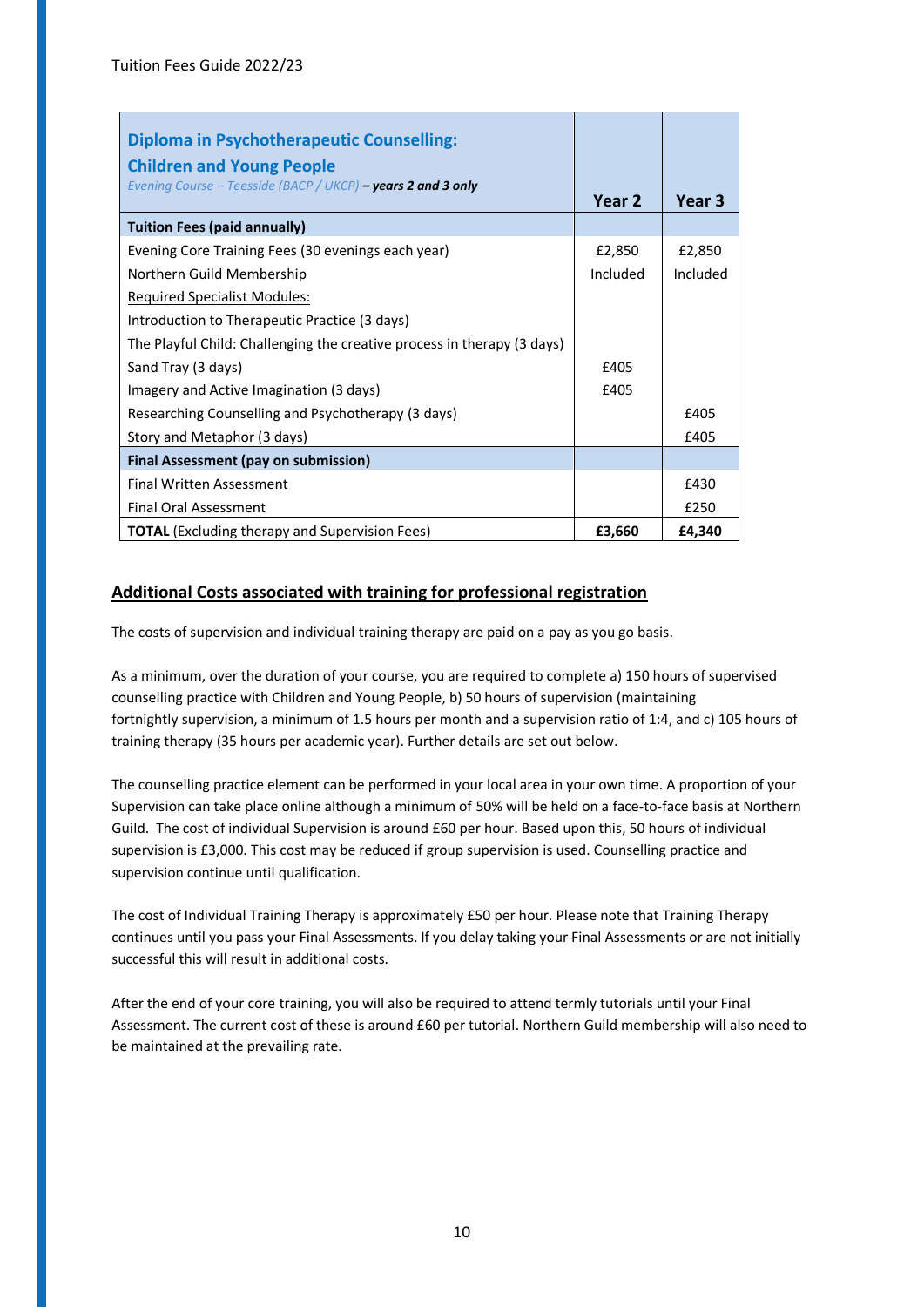| <b>Diploma in Psychotherapeutic Counselling:</b>                        |          |          |          |
|-------------------------------------------------------------------------|----------|----------|----------|
| <b>Children and Young People</b>                                        |          |          |          |
| Evening Course (BACP / UKCP) - Newcastle                                |          |          |          |
|                                                                         | Year 1   | Year 2   | Year 3   |
| <b>Tuition Fees (paid annually)</b>                                     |          |          |          |
| Evening Core Training Fees (28, 30, 30 evenings)                        | £2,660   | £2,850   | £2,850   |
| Personal Development Group                                              | £750     |          |          |
| <b>Course Enrolment Fee</b>                                             | £275     |          |          |
| Northern Guild Membership                                               | Included | Included | Included |
| <b>Required Specialist Modules:</b>                                     |          |          |          |
| Introduction to Therapeutic Practice (3 days)                           | £405     |          |          |
| The Playful Child: Challenging the creative process in therapy (3 days) | £405     |          |          |
| Sand Tray (3 days)                                                      |          | £405     |          |
| Imagery and Active Imagination (3 days)                                 |          | £405     |          |
| Researching Counselling and Psychotherapy (3 days)                      |          |          | £405     |
| Story and Metaphor (3 days)                                             |          |          | £405     |
| Final Assessment (pay on submission)                                    |          |          |          |
| <b>Final Written Assessment</b>                                         |          |          | £430     |
| <b>Final Oral Assessment</b>                                            |          |          | £250     |
| <b>TOTAL</b> (Excluding therapy and Supervision Fees)                   | £4,495   | £3,660   | £4,340   |

The costs of supervision and training therapy are paid on a pay as you go basis. The details below relate to BACP, whereas UKCP requirements are generally greater.

As a minimum, over the duration of your course, you are required to complete a) 150 hours of counselling practice with children and young people, b) 50 hours of supervision (maintaining fortnightly supervision, a minimum of 1.5 hours per month and a supervision ratio of 1:4) and c) 105 hours of training therapy (35 hours per academic year). Further details are set out below.

The counselling practice element can be performed in your local area in your own time. A proportion of your Supervision can take place online although a minimum of 50% will be held on a face-to-face basis at Northern Guild. The cost of individual Supervision is around £60 per hour. Based upon this, 50 hours of individual supervision is £3,000. This cost may be reduced if group supervision is used. Counselling practice and supervision continue until qualification.

The cost of Individual Training Therapy is approximately £50 per hour. The Personal Development Group counts as 20 hours of therapy. Please note that Training Therapy continues until you pass your Final Assessments. If you delay taking your Final Assessments or are not initially successful this will result in additional costs.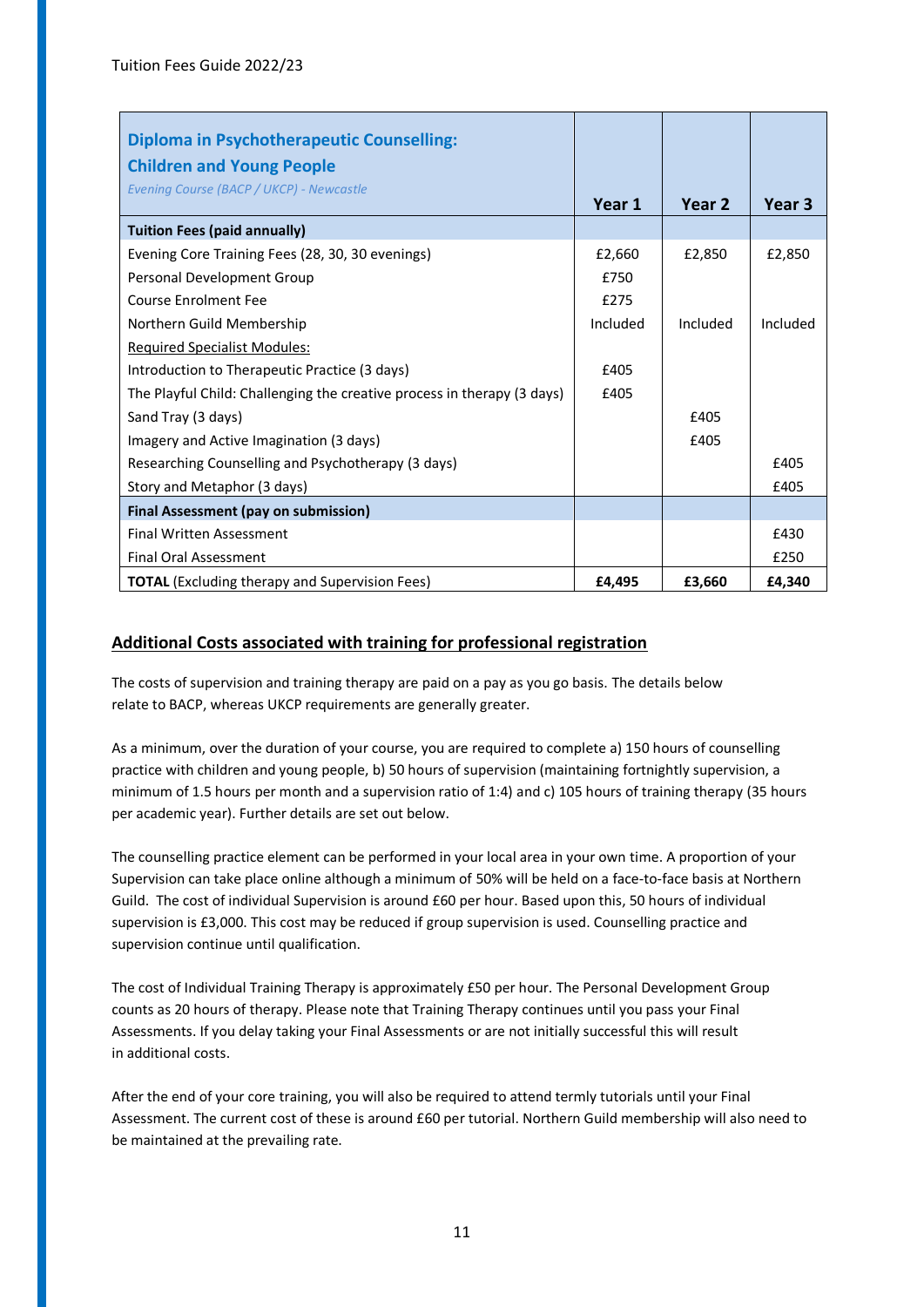<span id="page-11-0"></span>

| <b>Diploma in Psychotherapeutic Counselling (DPC)</b>      |          |          |          |
|------------------------------------------------------------|----------|----------|----------|
| Adult Weekend Course (BACP / UKCP) – Newcastle or Teesside | Year 1   | Year 2   | Year 3   |
| <b>Tuition Fees (paid annually)</b>                        |          |          |          |
| Weekend Core Training Fees (10 weekends per year)          | £2,800   | £2,800   | £2,800   |
| Personal Development Group                                 | £750     | £750     |          |
| <b>Course Enrolment Fee</b>                                | £275     |          |          |
| Northern Guild Membership                                  | Included | Included | Included |
| <b>Required Specialist Modules:</b>                        |          |          |          |
| Introduction to Therapeutic Practice (3 days)              | £405     |          |          |
| The Journey of Life (3 days)                               | £405     |          |          |
| Imagery and Active Imagination (3 days)                    |          | £405     |          |
| Researching Counselling and Psychotherapy (3 days)         |          |          | £405     |
| <b>Final Assessment (paid on submission)</b>               |          |          |          |
| Final Written Assessment                                   |          |          | £430     |
| <b>Final Oral Assessment</b>                               |          |          | £250     |
| <b>TOTAL</b> (Excluding therapy and Supervision Fees)      | £4,635   | £3,955   | £3,885   |

The costs of therapy and supervision are paid on a pay as you go basis. The details below relate to BACP, whereas UKCP requirements are generally greater.

As a minimum, over the duration of your course, you are required to complete a) 150 hours of counselling practice, b) 50 hours of supervision (maintaining fortnightly supervision, a supervision ratio of 1:6 and a minimum of 1.5 hours per month) and c) 105 hours of training therapy (35 hours per academic year).

The counselling practice element can be performed in your local area in your own time. However supervision and training therapy usually take place at Northern Guild premises in either Newcastle or Teesside. If you live outside of the area we can negotiate how this can be achieved.

The counselling practice element can be performed in your local area in your own time. A proportion of your Supervision can take place online although a minimum of 50% will be held on a face-to-face basis at Northern Guild. The cost of individual Supervision is around £60 per hour. Based upon this, 50 hours of individual supervision is £3,000. This cost may be reduced if group supervision is used. Counselling practice and supervision continue until qualification.

The cost of Individual Training Therapy is approximately £50 per hour. The Personal Development Group counts as 20 hours of therapy. Please note that Training Therapy continues until you pass your Final Assessments. If you delay taking your Final Assessments or are not initially successful this will result in additional costs.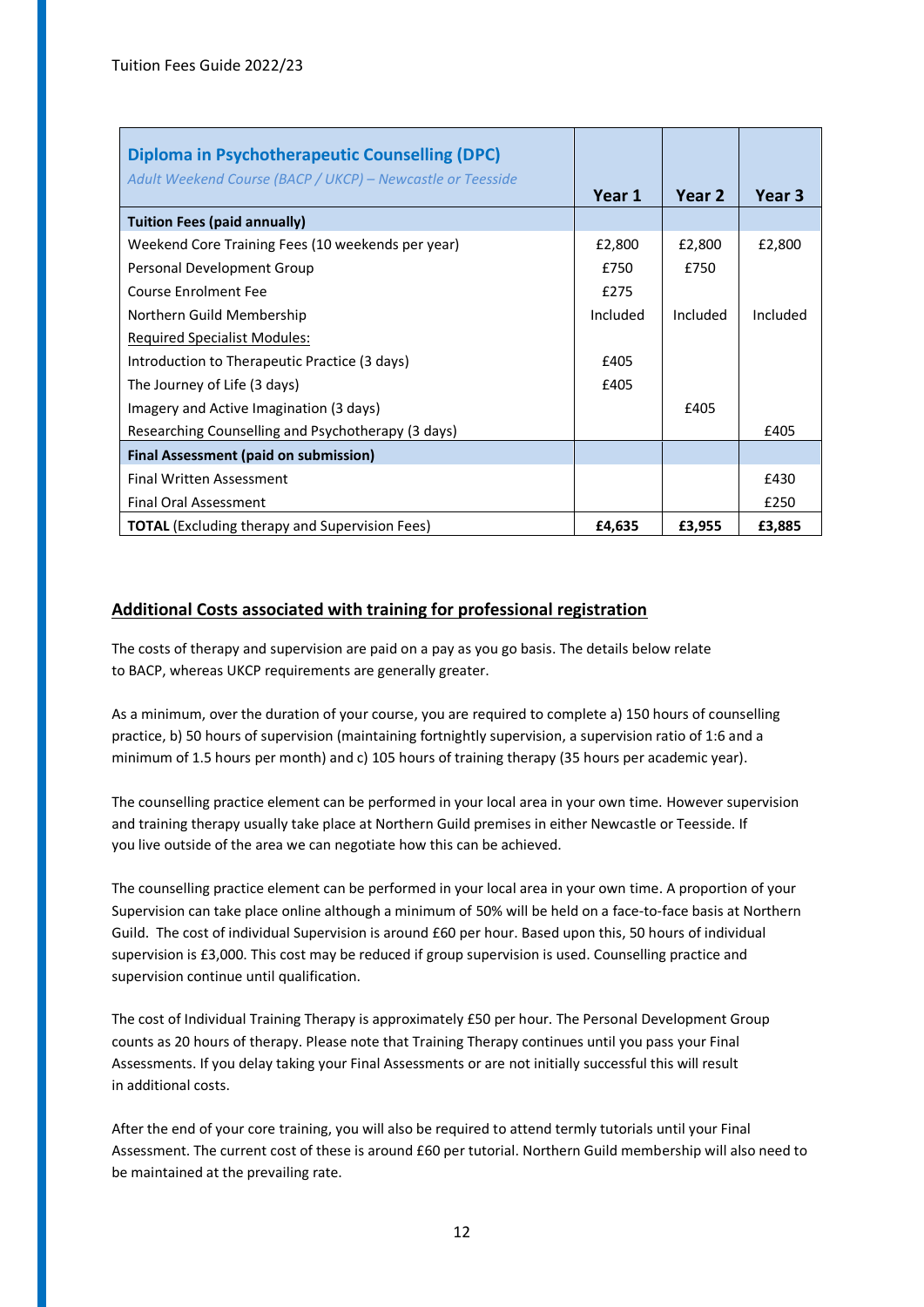<span id="page-12-0"></span>

| <b>Diploma in Psychotherapeutic Counselling:</b>                        |          |          |          |
|-------------------------------------------------------------------------|----------|----------|----------|
| <b>Children and Young People</b>                                        |          |          |          |
| C&YP Weekend Course (BACP / UKCP) - Newcastle or Teesside               | Year 1   | Year 2   | Year 3   |
|                                                                         |          |          |          |
| <b>Tuition Fees (paid annually)</b>                                     |          |          |          |
| Weekend Core Training Fees (10 weekends per year)                       | £2,800   | £2,800   | £2,800   |
| Personal Development Group                                              | £750     | £750     |          |
| <b>Course Enrolment Fee</b>                                             | £275     |          |          |
| Northern Guild Membership                                               | Included | Included | Included |
| <b>Required Specialist Modules:</b>                                     |          |          |          |
| Introduction to Therapeutic Practice (3 days)                           | £405     |          |          |
| The Playful Child: Challenging the creative process in therapy (3 days) | £405     |          |          |
| Sand Tray (3 days)                                                      |          | £405     |          |
| Imagery and Active Imagination (3 days)                                 |          | £405     |          |
| Researching Counselling and Psychotherapy (3 days)                      |          |          | £405     |
| Story and Metaphor (3 days)                                             |          |          | £405     |
| Final Assessment (pay on submission)                                    |          |          |          |
| <b>Final Written Assessment</b>                                         |          |          | £430     |
| <b>Final Oral Assessment</b>                                            |          |          | £250     |
| <b>TOTAL</b> (Excluding therapy and Supervision Fees)                   | £4,635   | £4,360   | £4,290   |

The costs of therapy and supervision are paid on a pay as you go basis. The details below relate to BACP, whereas UKCP requirements are generally greater.

As a minimum, over the duration of your course, you are required to complete a) 150 hours of counselling practice with children and young people, b) 50 hours of supervision (maintaining fortnightly supervision, a minimum of 1.5 hours per month and a supervision ratio of 1:4) and c) 105 hours of training therapy (35 hours per academic year). Further details are set out below.

The counselling practice element can be performed in your local area in your own time. A proportion of your Supervision can take place online although a minimum of 50% will be held on a face-to-face basis at Northern Guild. The cost of individual Supervision is around £60 per hour. Based upon this, 50 hours of individual supervision is £3,000. This cost may be reduced if group supervision is used. Counselling practice and supervision continue until qualification.

The cost of Individual Training Therapy is approximately £50 per hour. The Personal Development Group counts as 20 hours of therapy. Please note that Training Therapy continues until you pass your Final Assessments. If you delay taking your Final Assessments or are not initially successful this will result in additional costs.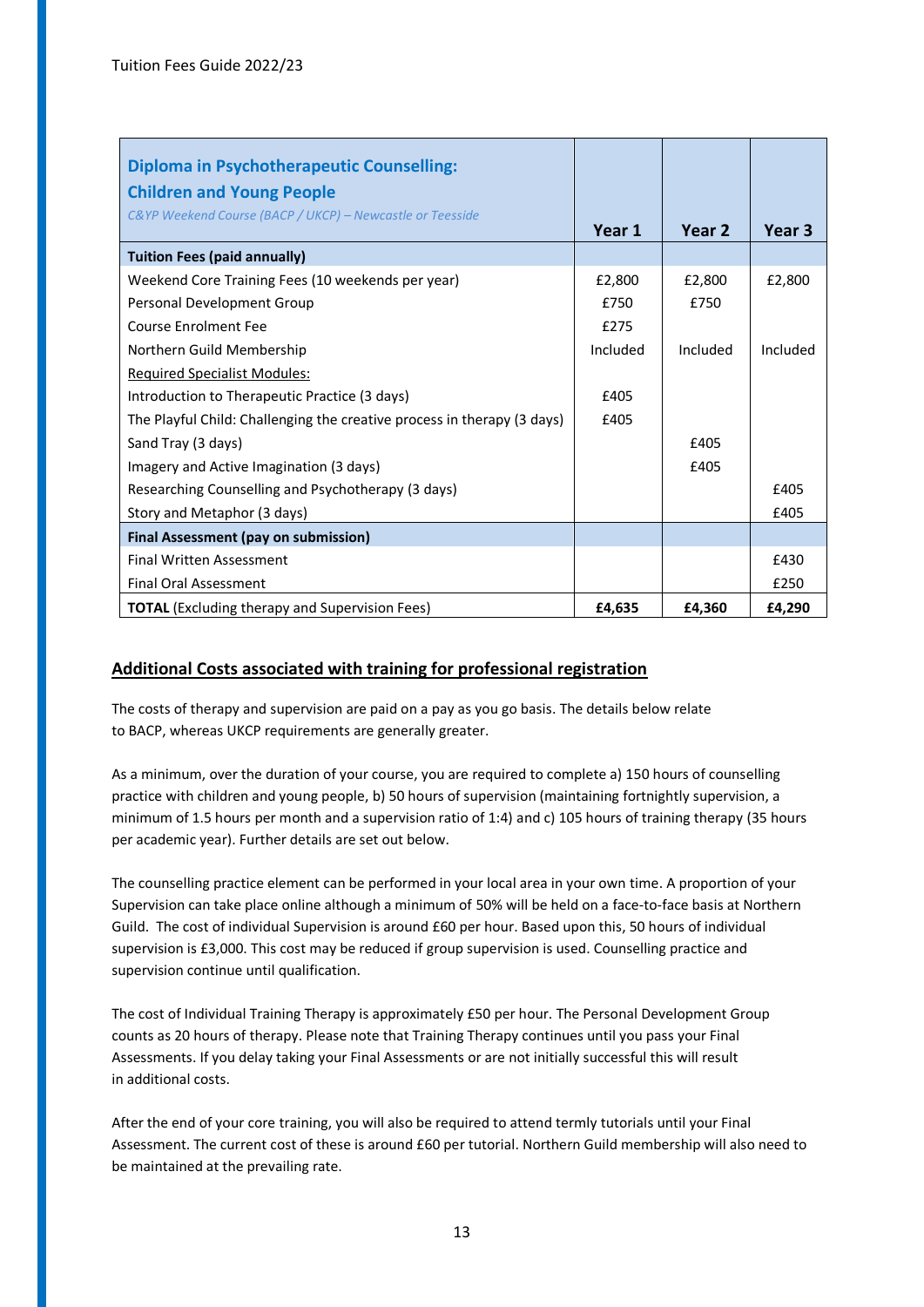<span id="page-13-0"></span>

| Diploma in Psychotherapy (DiP)                            |          |          |                   |          |
|-----------------------------------------------------------|----------|----------|-------------------|----------|
| <b>Adult Weekend Course (UKCP Accredited) - Newcastle</b> | Year 1   | Year 2   | Year <sub>3</sub> | Year 4   |
| <b>Tuition Fees (paid annually)</b>                       |          |          |                   |          |
| Weekend Core Training Fees (10 weekends per year)         | £2,800   | £2,800   | £2,800            | £2,800   |
| Personal Development Group                                | £750     | £750     |                   |          |
| <b>Course Enrolment Fee</b>                               | £275     |          |                   |          |
| Northern Guild Membership                                 | Included | Included | Included          | Included |
| <b>Required Specialist Modules:</b>                       |          |          |                   |          |
| Introduction to Therapeutic Practice (3 days)             | £405     |          |                   |          |
| The Journey of Life (3 days)                              | £405     |          |                   |          |
| Imagery and Active Imagination (3 days)                   |          | £405     |                   |          |
| Researching Counselling and Psychotherapy (3 days)        |          |          | £405              |          |
| Oral Case Presentation (1 day)                            |          |          | £215              | £215     |
| Themed Practicum 1 (1 day)                                |          |          | £150              |          |
| Themed Practicum 2 (1 day)                                |          |          | £150              |          |
| Themed Practicum 3 (1 day)                                |          |          |                   | £150     |
| Themed Practicum 4 (1 day)                                |          |          |                   | £150     |
| The Inner Child (5 days)                                  |          |          |                   | £650     |
| <b>Final Assessment (pay on submission)</b>               |          |          |                   |          |
| <b>Final Written Assessment</b>                           |          |          |                   | £490     |
| <b>Final Oral Assessment</b>                              |          |          |                   | £250     |
| <b>TOTAL</b> (Excluding Supervision & Therapy Fees)       | £4,635   | £3,955   | £3,720            | £4,705   |

The costs of therapy and supervision are paid on a pay as you go basis.

As a minimum, over the duration of your course, you are required to complete a) 450 hours of psychotherapy practice, b) 75 hours of supervision (maintaining fortnightly supervision, a minimum of 1.5 hours per month and a supervision ratio of 1:6) and c) 160 hours of training therapy (40 hours per academic year).

The clinical practice element can be performed in your local area in your own time. A proportion of your Supervision can take place online although a minimum of 50% will be held on a face-to-face basis at Northern Guild. The cost of individual Supervision is around £60 per hour. Based upon this, 75 hours of individual supervision is £4,500. This cost may be reduced if group supervision is used. Counselling practice and supervision continue until qualification.

The cost of Individual Training Therapy is approximately £50 per hour. The Personal Development Group counts as 20 hours of therapy. Please note that Training Therapy continues until you pass your Final Assessments. If you delay taking your Final Assessments or are not initially successful this will result in additional costs.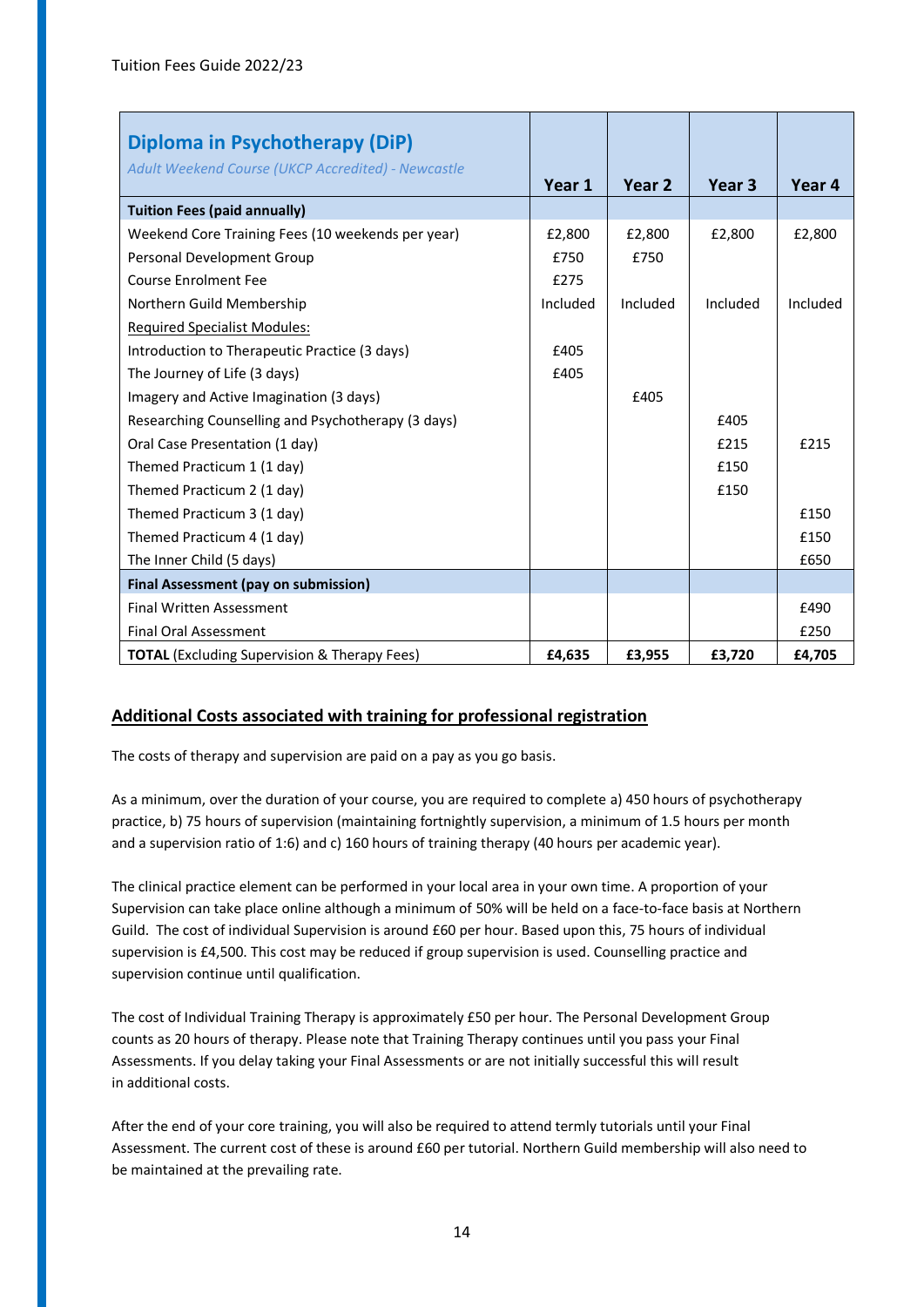<span id="page-14-0"></span>

| Diploma in Child Psychotherapy                                 |          |          |                   |          |
|----------------------------------------------------------------|----------|----------|-------------------|----------|
| C&YP Weekend Course (UKCP Accredited) - Newcastle              |          |          |                   |          |
|                                                                | Year 1   | Year 2   | Year <sub>3</sub> | Year 4   |
| <b>Tuition Fees (paid annually)</b>                            |          |          |                   |          |
| Weekend Core Training Fees (10 weekends per year)              | £2,800   | £2,800   | £2,800            | £2,800   |
| Personal Development Group                                     | £750     | £750     |                   |          |
| <b>Course Enrolment Fee</b>                                    | £275     |          |                   |          |
| Northern Guild Membership                                      | Included | Included | Included          | Included |
| <b>Required Specialist Modules:</b>                            |          |          |                   |          |
| Introduction to Therapeutic Practice (3 days)                  | £405     |          |                   |          |
| The Playful Child: Challenging the creative process in therapy | £405     |          |                   |          |
| Imagery and Active Imagination (3 days)                        |          | £405     |                   |          |
| Sand Tray (3 days)                                             |          | £405     |                   |          |
| Infant Observation: The challenge of the benign presence       |          | £150     |                   |          |
| Researching Counselling and Psychotherapy (3 days)             |          |          | £405              |          |
| In Search of the Primal Self (1 day)                           |          |          | £150              |          |
| Story and Metaphor (3 days)                                    |          |          |                   | £405     |
| The Inner Child (5 days)                                       |          |          |                   | £650     |
| Oral Case Presentation (1 day)                                 |          |          |                   | £215     |
| Infant Observation: Physis, resilience in spite of             |          |          |                   | £150     |
| <b>Infant Observation Seminars</b>                             |          | £360     | £360              |          |
| <b>Final Assessment (pay on submission)</b>                    |          |          |                   |          |
| <b>Final Written Assessment</b>                                |          |          |                   | £490     |
| <b>Final Oral Assessment</b>                                   |          |          |                   | £250     |
| <b>TOTAL</b> (Excluding supervision & therapy fees)            | £4,635   | £4,870   | £3,715            | £4,960   |

The costs of therapy and supervision are paid on a pay as you go basis. As a minimum, over the duration of your course, you are required to complete a) 400 hours of clinical practice with children and young people, b) 50 hours of clinical practice with adults, c) 90 hours of supervision (maintaining fortnightly supervision, a minimum of 1.5 hours per month and a supervision ratio of 1:4 with children & young people for at least the first 2 years of practice, then 1:6) and d) 160 hours of training therapy (40 hours per academic year).

The clinical practice element can be performed in your local area in your own time. A proportion of your Supervision can take place online although a minimum of 50% will be held on a face-to-face basis at Northern Guild. The cost of individual Supervision is around £60 per hour. Based upon this, 90 hours of individual supervision is £5,400. This cost may be reduced if group supervision is used. Counselling practice and supervision continue until qualification.

The cost of Individual Training Therapy is approximately £50 per hour. The Personal Development Group counts as 20 hours of therapy. Please note that Training Therapy continues until you pass your Final Assessments. If you delay taking your Final Assessments or are not initially successful this will result in additional costs.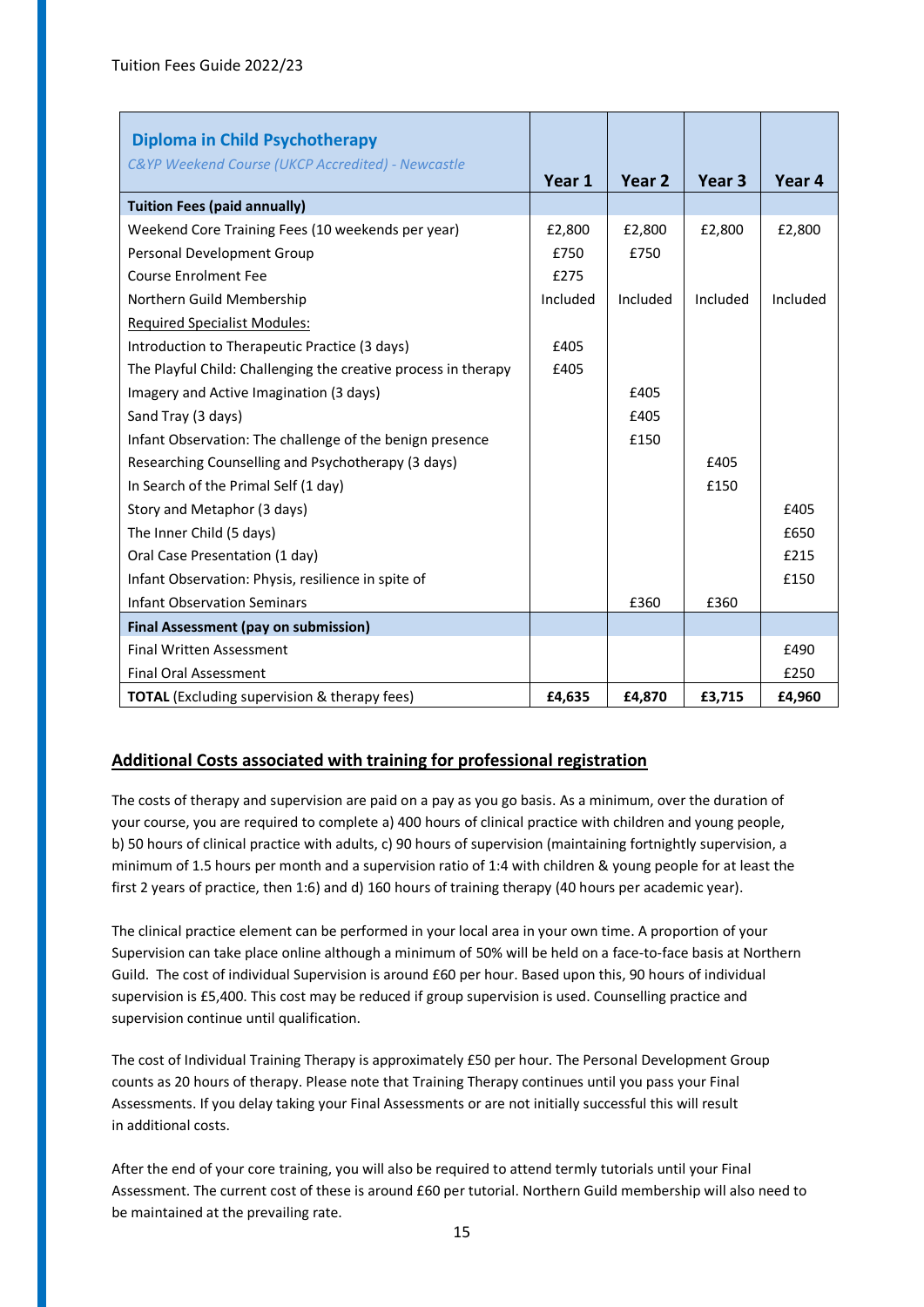<span id="page-15-0"></span>

| <b>MSc in Psychotherapy (Adult)</b>                        |          |            |              |
|------------------------------------------------------------|----------|------------|--------------|
| <b>MSc Weekend Course (Validated by Newman University)</b> | Year 1   | Year $2^*$ | <b>Total</b> |
| <b>Tuition Fees (paid annually)</b>                        |          |            |              |
| <b>Weekend Core Training Fees</b>                          | £2,800   |            |              |
| <b>MSc University Registration Fee</b>                     | £975     |            |              |
| MSc University Annual Enrolment Fee                        |          | £495*      |              |
| Northern Guild Membership                                  | Included | Included   |              |
| <b>MSc Dissertation Seminars</b>                           |          | £780*      |              |
| <b>Required Specialist Modules:</b>                        |          |            |              |
| <b>PG DiP Research Seminars</b>                            | £350     |            |              |
| Story and Metaphor                                         | £405     |            |              |
| Themed Practicum 1                                         | £150     |            |              |
| <b>Themed Practicum 2</b>                                  | £150     |            |              |
| <b>Oral Case Presentation</b>                              | £215     |            |              |
| The Inner Child                                            | £650     |            |              |
| Minimum supervision and tutorials (pay as you go)          |          |            |              |
| <b>Academic Tutorials</b>                                  |          | £165*      |              |
| <b>Dissertation Supervision</b>                            |          | £600       |              |
| <b>Clinical Supervision</b>                                | £720     | £720*      |              |
| <b>Final Assessment</b>                                    |          |            |              |
| <b>Draft Dissertation Marking Fee</b>                      |          | £75        |              |
| <b>Dissertation Marking Fee</b>                            |          | £545       |              |
| <b>MINIMUM TOTAL COST</b>                                  | £6,415   | £3,380     | £9,795       |

#### Additional Dissertation Years

Please note that if you do not complete your dissertation by the end of your first dissertation year (year 2), you can extend and submit your dissertation in a later year. The minimum cost for each additional year is £2,160, which covers the items above marked with **\*** 

#### Exiting with the PG DiP award

You may decide to exit the MSc programme after year 1 and leave with the PG DiP qualification. If you have outstanding assignments or requirements at the end of the first academic year then you will be required to pay some of the costs in relation to year 2. These will depend upon the individual but these costs could include some of the items marked with **\*** 

#### Minimum practice and supervision (pay as you go)

The minimum requirements relating to this specific training route are a) complete 120 hours clinical practice per year, b) complete 12 clinical supervision hours per year (maintaining a minimum supervision ratio of 1:10), c) complete 10 hours of Dissertation Supervision and d) complete 3 academic tutorials per dissertation year. The expected cost of Individual clinical supervision is £720. This is based upon the current rate of £60 per hour for a supervisor.

#### Additional requirements for UKCP registration and /or other accrediting bodies

The costs above are based on completing hours of practice and supervision needed to meet the specific Newman course requirements. If you wish to go on to register with UKCP please be aware that there are additional requirements for clinical practice, supervision and training therapy. You may be required to meet other minimum standards as part of your other obligations; for example, BACP require that you complete a minimum of 18 hours supervision per year.

#### Entry Requirements (Workshops)

Additional fees of £405 per workshop will be incurred if you have not completed the equivalent of Northern Guild's Imagery workshop or its Researching Counselling and Psychotherapy Workshop.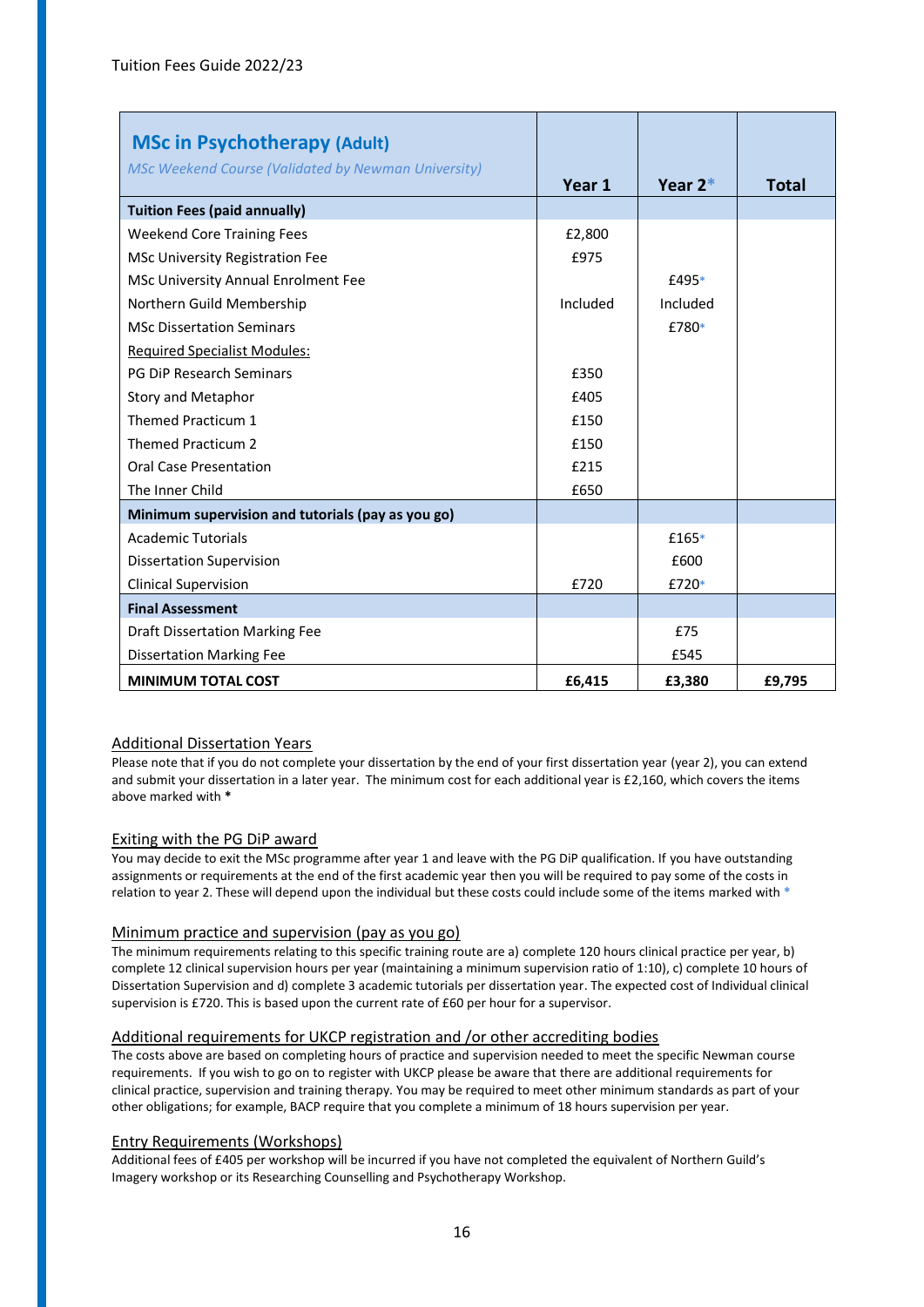<span id="page-16-0"></span>

| <b>MSc in Psychotherapy (Child)</b>                        |          |           |              |
|------------------------------------------------------------|----------|-----------|--------------|
| <b>MSc Weekend Course (Validated by Newman University)</b> | Year 1   | Year $2*$ | <b>Total</b> |
| <b>Tuition Fees (paid annually)</b>                        |          |           |              |
| <b>Weekend Core Training Fees</b>                          | £2,800   |           |              |
| <b>MSc University Registration Fee</b>                     | £975     |           |              |
| MSc University Annual Enrolment Fee                        |          | £495*     |              |
| Northern Guild Membership                                  | Included | Included  |              |
| <b>MSc Dissertation Seminars</b>                           |          | £780*     |              |
| <b>Required Specialist Modules:</b>                        |          |           |              |
| <b>PG DiP Research Seminars</b>                            | £350     |           |              |
| Story and Metaphor                                         | £405     |           |              |
| Themed Practicum 1                                         | £150     |           |              |
| <b>Themed Practicum 2</b>                                  | £150     |           |              |
| <b>Oral Case Presentation</b>                              | £215     |           |              |
| The Inner Child                                            | £650     |           |              |
| Minimum supervision and tutorials (pay as you go)          |          |           |              |
| <b>Academic Tutorials</b>                                  |          | $£165*$   |              |
| <b>Dissertation Supervision</b>                            |          | £600      |              |
| <b>Clinical Supervision</b>                                | £720     | £720*     |              |
| <b>Final Assessment</b>                                    |          |           |              |
| <b>Draft Dissertation Marking Fee</b>                      |          | £75       |              |
| <b>Dissertation Marking Fee</b>                            |          | £545      |              |
| <b>MINIMUM TOTAL COST</b>                                  | £6,415   | £3,380    | £9,795       |

#### <span id="page-16-1"></span>Additional Dissertation Years

Please note that if you do not complete your dissertation by the end of your first dissertation year (year 2), you can extend and submit your dissertation in a later year. The minimum cost for each additional year is £2,160, which covers the items above marked with **\*** 

#### Exiting with the PG DiP award

You may decide to exit the MSc programme after year 1 and leave with the PG DiP qualification. If you have outstanding assignments or requirements at the end of the first academic year then you will be required to pay some of the costs in relation to year 2. These will depend upon the individual but these costs could include some of the items marked with **\*** 

#### Minimum practice and supervision (pay as you go)

The minimum requirements relating to this specific training route are a) complete 120 hours clinical practice per year, b) complete 12 clinical supervision hours per year (maintaining a minimum supervision ratio of 1:10), c) complete 10 hours of Dissertation Supervision and d) complete 3 academic tutorials per dissertation year. The expected cost of Individual clinical supervision is £720. This is based upon the current rate of £60 per hour for a supervisor.

#### Additional requirements for UKCP registration and /or other accrediting bodies

The costs above are based on completing hours of practice and supervision needed to meet the specific Newman course requirements. If you wish to go on to register with UKCP please be aware that there are additional requirements for clinical practice, supervision and training therapy. You may be required to meet other minimum standards as part of your other obligations; for example, BACP require that you complete a minimum of 18 hours supervision per year.

#### Entry Requirements (Workshops)

Additional fees of £405 per workshop will be incurred if you have not completed the equivalent of Northern Guild's Imagery workshop or its Researching Counselling and Psychotherapy Workshop.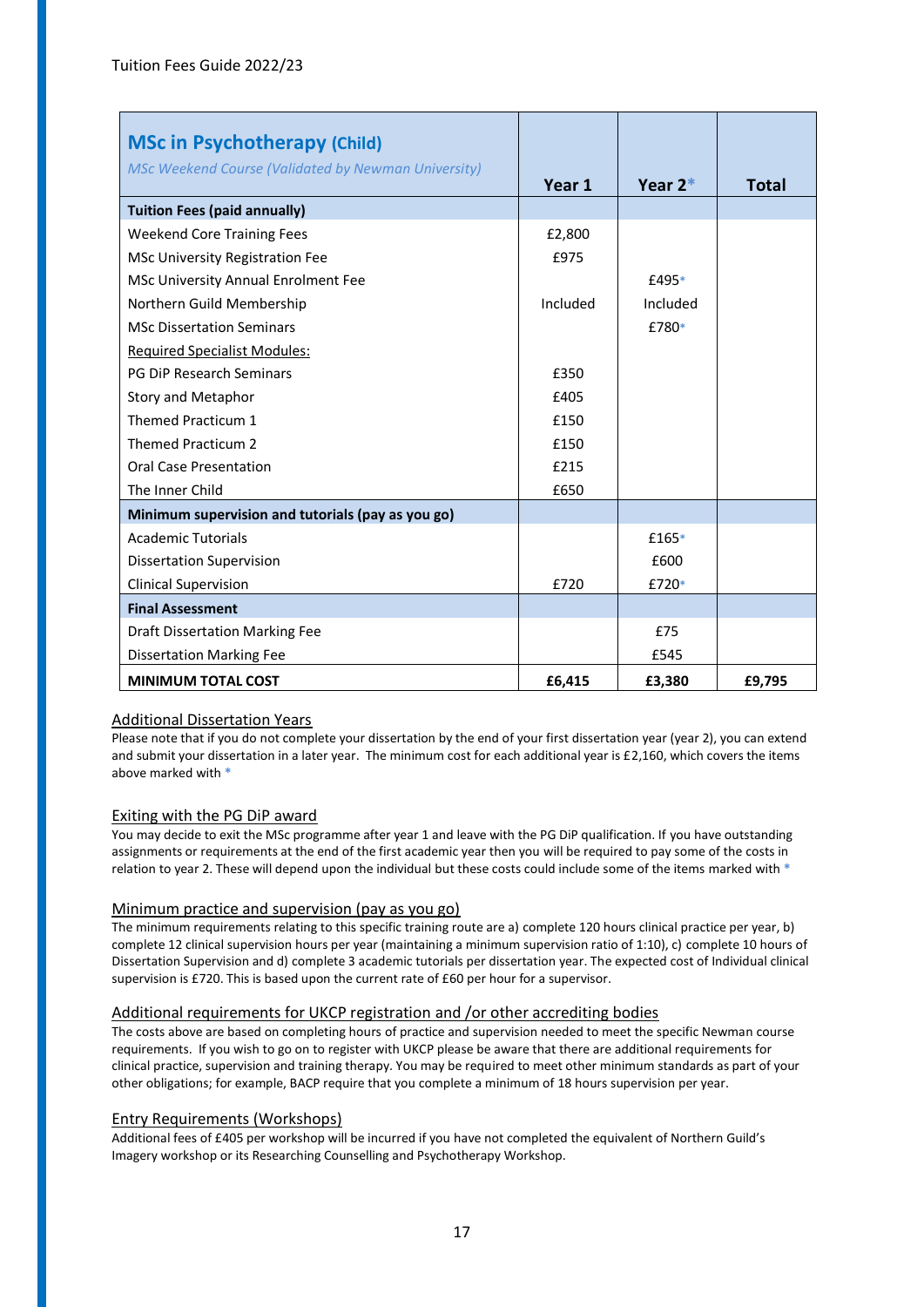# **FAQ's**

# **Q: How much are the tuition fees?**

A: A detailed breakdown of your Tuition Fees and most other costs can be found in the tables shown on pages 6 to 17.

Once you have completed an interview and been offered a place on your chosen course, you will be sent an **offer letter**, which will include details of your tuition fees for the year along with tailored payment plans with specific amounts and dates.

# **Q: How can I pay?**

A: We accept payments by cash, cheque, online bank transfer and debit or credit card. Account details for bank transfers will be sent with the offer letter. Cheques are made payable to Northern Guild**.** 

# **Q: When do I need to pay by?**

A: Your offer letter will specify the dates by which you need to pay any deposit and subsequent instalment payments.

# **Q: Is there any funding available to help meet the course fees?**

A: An interest free monthly payment option is available.

# **Q: What happens if I decide to leave the course or defer for a year?**

A: If you have formally accepted your place on the course and you then withdraw from it before the course has started, you are required to pay the deposit of £600. If you withdraw after you have begun to attend the course then you will be required to pay the fees in accordance with the Terms and Conditions irrespective of further attendance.

From year 2 onwards, if you want to apply to defer your training for a year we do have a procedure for doing this.

You will need to agree this with your course tutor and / or supervisor who will provide you with the relevant information that you require. This will include details of any ongoing requirements that need to be met

during the Interruption to Studies (ITS). An ITS can only be taken for a whole Academic Year.

# **Q: What happens if I have already completed some prior learning?**

A: We have a process for recognising some formal Prior Learning. Recognition of Prior Learning (RPL) may enable you to join one of our courses part way through, subject to UKCP rules. Those studying for a BACP accredited qualification are not able to use RPL at Northern Guild. RPL can also apply to Specialist Modules / Workshops. Different fees apply to the various options and these are generally bespoke. This is because each applicant usually has different levels of prior learning.

# **Q: I've trained to work with Adults but now want to work with Children and Young People?**

A: The Post Qualifying Diploma in Child Counselling or Child Psychotherapy (PQ DIP) is a bespoke training programme designed for qualified counsellors and psychotherapists who want to extend their knowledge and skills to enable them to work with children and young people. This course meets BACP requirements for CPD and can lead to UKCP registration as a Child Psychotherapist/Child Psychotherapeutic Counsellor. Please contact us if you would like further details of this training route.

# **Q: I think I need an Individual Study Programme. What flexibility does Northern Guild Offer?**

A: Northern Guild does offer Individual Study Programmes which are tailored to your specific needs. Please contact us for further information if you think this applies to you. The cost of a bespoke training programme reflects the extra costs that we incur as a result of offering bespoke training. This usually means that the fee for a day of bespoke training is higher than the fee for a day on one of our standard training courses.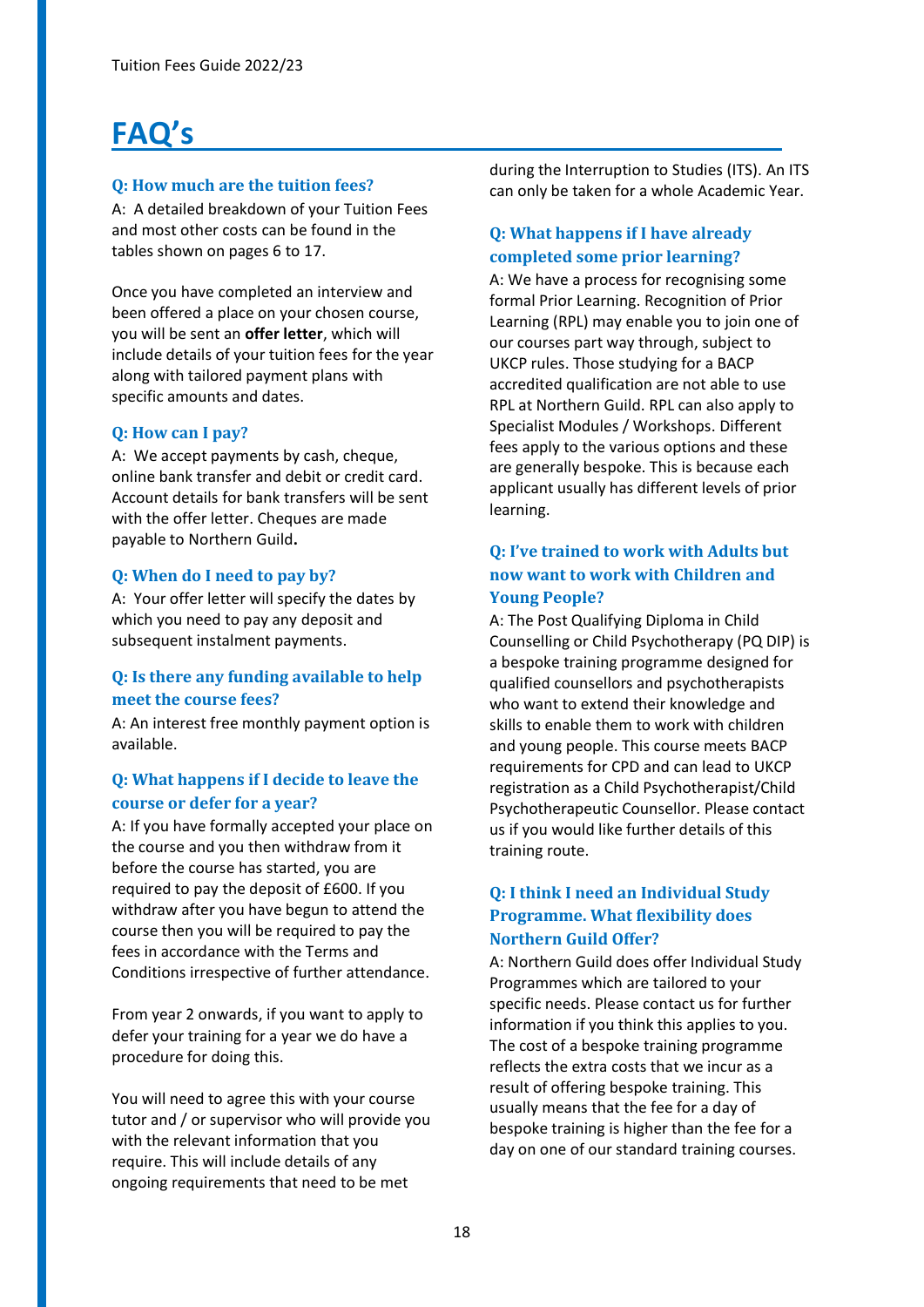# **Q: Can my employer pay my fees on my behalf?**

A: Yes, your employer or any third party can pay your fees on your behalf.

# **Q: What is an offer letter?**

A: This is the letter we send to you to formally offer you a place on your chosen course. It contains important information including your training dates, fees and required modules. We send you an offer letter annually for each academic year of training, usually in April or May.

# **Q: Will my course fees increase each year?**

A: Course fees generally change in line with our costs but they can also be affected by changes in course requirements.

# **Q: What are Additional Qualification Options and what is Progression and how much do they cost?**

A: Some of our courses give you the option of obtaining a second qualification for a much reduced fee. This enables you to enhance your CV without paying the full costs of both courses.

If you choose to apply to register on another course then you will be asked to complete a Registration Form before you begin on your secondary training route. You will also need to budget for additional modules, final assessment fees and other costs (for example, supervision and training therapy) to meet the requirements of the additional course you are registering onto.

The **Additional Qualification** route is a popular and cost-effective option as you will often be covering much of the requirements for other courses in completing your initially chosen course. There is a one-off fee (currently £100) which is payable at the time of registration for each additional option you choose.

For example, if you initially register on to our 4-year Diploma in Psychotherapy (DiP) course

then you will already be covering most of the requirements of the Diploma in Psychotherapeutic Counselling (DPC) route. By choosing to also register onto the DPC course means that you can obtain an additional qualification for a much reduced cost. This could also allow you to qualify and practice as a Counsellor whilst completing your fourth year of the DiP to qualify and register as a Psychotherapist.

**Progression** is another extremely popular choice made by many trainees. For example, you could start your training on the 3-year Diploma in Psychotherapeutic Counselling (DPC) course and progress onto the DiP course if you want to continue your studies to a more advanced level. You will already be covering the larger part of the DiP requirements, but please bear in mind this route would incur the further costs of an extra year of training and additional requirements.

If your initially chosen route is the 2-year DPC Evening course then, following the second year of this course, you can progress to the Diploma in Psychotherapy. A Diploma in Psychotherapy will enhance your CV and open up more career options for you.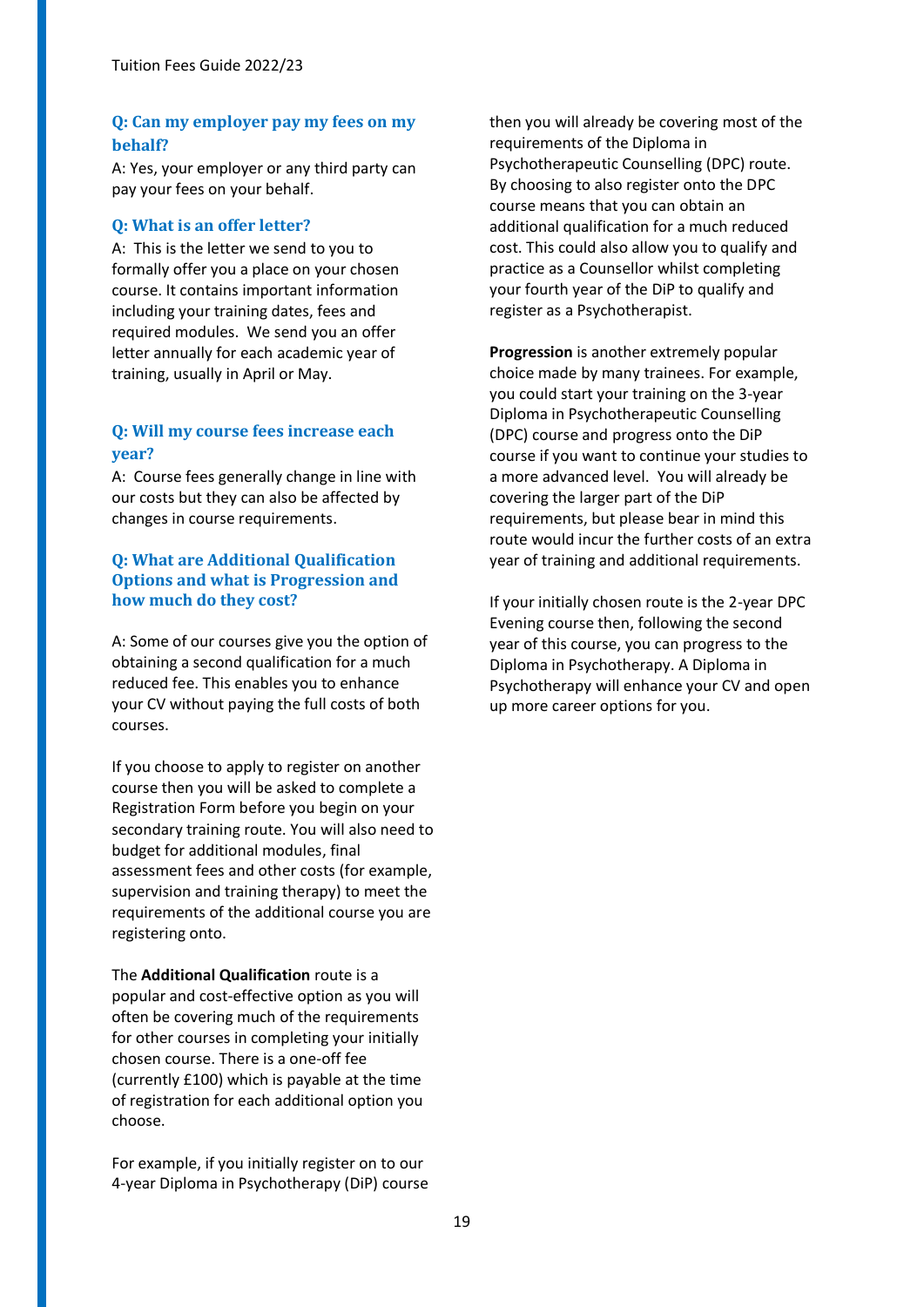### **Q: What happens if I get into financial difficulties?**

A: While we hope this doesn't happen to any of our students, sometimes exceptional circumstances might mean a change in your financial position. If you find yourself in this situation, please seek advice from us in the first instance.

# **Q: Can I defer my Final Assessment?**

A: In order to keep you on track for professional registration, we require that you defer no more than once. There is an additional fee for a deferment (currently £75).

#### **Q: Do I need to pay Final Assessment Fees again if I am not successful?**

A: The Industry Standard is that full final assessment fees are payable if you need to repeat your Final Assessment. However, Northern Guild recognises that these additional costs can be a concern at a difficult time and has decided to offer a 25% discount to those candidates who find themselves in this situation.

### **Q: Where can I find the information I need about other Specialist Modules / Workshops?**

A: We produce a List of Workshops which can be downloaded from our website. We also display most of this information on our Noticeboards at each Centre. You can also contact our Northern Guild Office to ask for the information you require.

#### **Q: I'd like to know more about Infant Observation Seminars and the related fees and commitments?**

A: These are completed by students who are studying for the Diploma in Child Psychotherapy qualification and are related to the actual observation of infants during their first two years of life. Students are required to attend six group supervision seminars per year for two years. A Northern Guild Supervisor will run the seminar groups and these are normally held in Newcastle. You will be asked to find an observation placement

(mother and baby) prior to the birth of the baby. It is difficult to know in advance the precise times and dates that you will need to join supervision seminars as you won't know for sure when you will find a suitable placement or when actual observations will begin.

Dates of supervision seminars are generally set in advance and groups cannot exceed a certain size. This means that, in some circumstances, you will not be able to join a group when you need to. In order that the placement can continue you will be required to have individual supervision instead until a vacancy becomes available in one of the groups.

You will find additional information about Infant Observations in the Handbook of Training.

### **Q: What Levels of training do your courses correspond to?**

A: The Diploma in Psychotherapeutic Counselling is equivalent to a Level 5/6 whereas the Diploma in Psychotherapy is equivalent to a Level 7.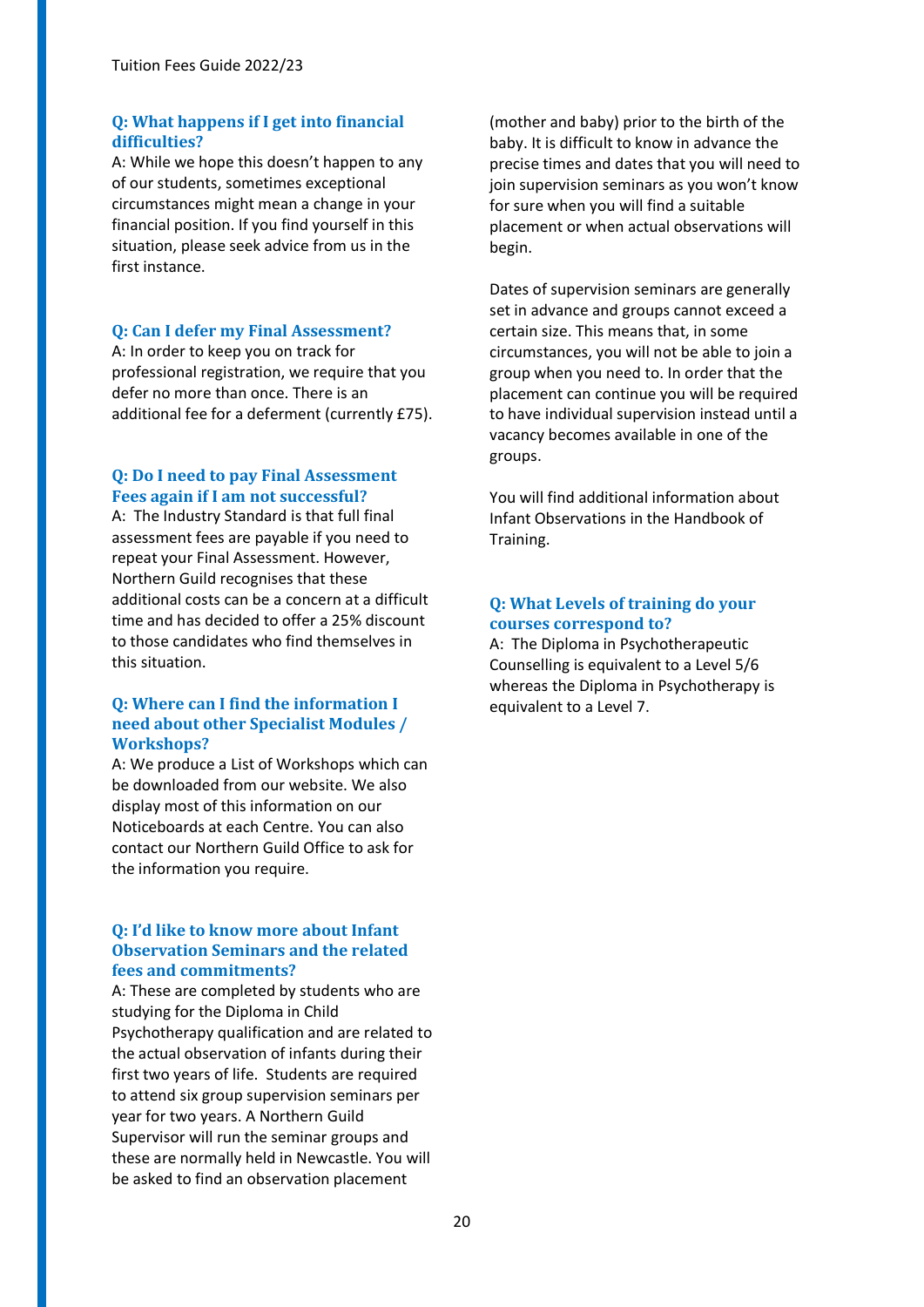# <span id="page-20-0"></span>**Northern Guild - Terms and Conditions**

**It is essential that you read our Terms and Conditions as by making your initial payment or by returning your course acceptance and payment declaration form you are agreeing to be bound by these policies. The terms and conditions apply throughout your training at Northern Guild and are updated from time to time.** 

#### **1. Payment and Refund Policy - Annual Tuition Fees**

**1.1** Fees are non-refundable and non-transferable (for exception see 1.5).

**1.2** By making your initial payment or by returning your signed course acceptance and payment declaration form you formally accept your place on the course and agree to be bound by these Terms and Conditions. This applies to all academic years.

**1.3** Once you have formally accepted your place on the course, if you a) withdraw from the course before it has started or b) interrupt your training for any reason before it has started, then you are required to pay the deposit of £600. If you have already paid this then no refund will be made. **1.4** Once you have begun attending the course, your Notice Period for withdrawing from the Course is four months. If you withdraw from the course after you have begun attending it, then you are liable to pay the fees for the training that you have actually attended and the fees relating to the training that you have contracted to attend for the remainder of your Notice Period, irrespective of further attendance. You must give four months' notice of withdrawal to Northern Guild in writing in order for the Notice Period to begin.

**1.5** If a training course is cancelled by Northern Guild before it has begun, Northern Guild will transfer any corresponding fees to another course as requested by the student. If Northern Guild is unable to meet this request, the corresponding fees will be refunded in full.

**1.6** An invoice to a third party can be provided on request.

**1.7** A default on a standing order or other payment plan includes a) a failure to set up a standing order as agreed, b) missed payments, c) late payments or d) incorrect payment amounts. Each default will incur a fee of £10. In relation to the first missed or incorrect payment only, a genuine error which is rectified within 14 days of the mistake taking place will not result in a £10 fee. Please also refer to Section 3 for further actions upon default.

**1.8** If a standard core training session is missed, the student can re-book with a 25% discount. If a specialist module / workshop is missed, no discount can be applied. Allowances can be made for exceptional, religious or cultural reasons provided reasonable notice is given.

#### **2. Payment and Refund Policy – Specialist Module / Workshop Fees**

**2.1** Fees are non-refundable and non-transferable (for exception see 2.2).

**2.2** If a specialist module / workshop is cancelled by Northern Guild before it has begun, Northern Guild will transfer any fees paid to another course as requested by the student. If Northern Guild is unable to meet this request, all fees paid will be fully refunded.

**2.3** You can pay 50% of the specialist module / workshop fee as a deposit to secure your place. The remaining balance must be received in full 4 weeks before the start date otherwise Northern Guild reserves the right to offer your place to another individual. If this happens, then your deposit will be forfeit and be used to cover the costs involved.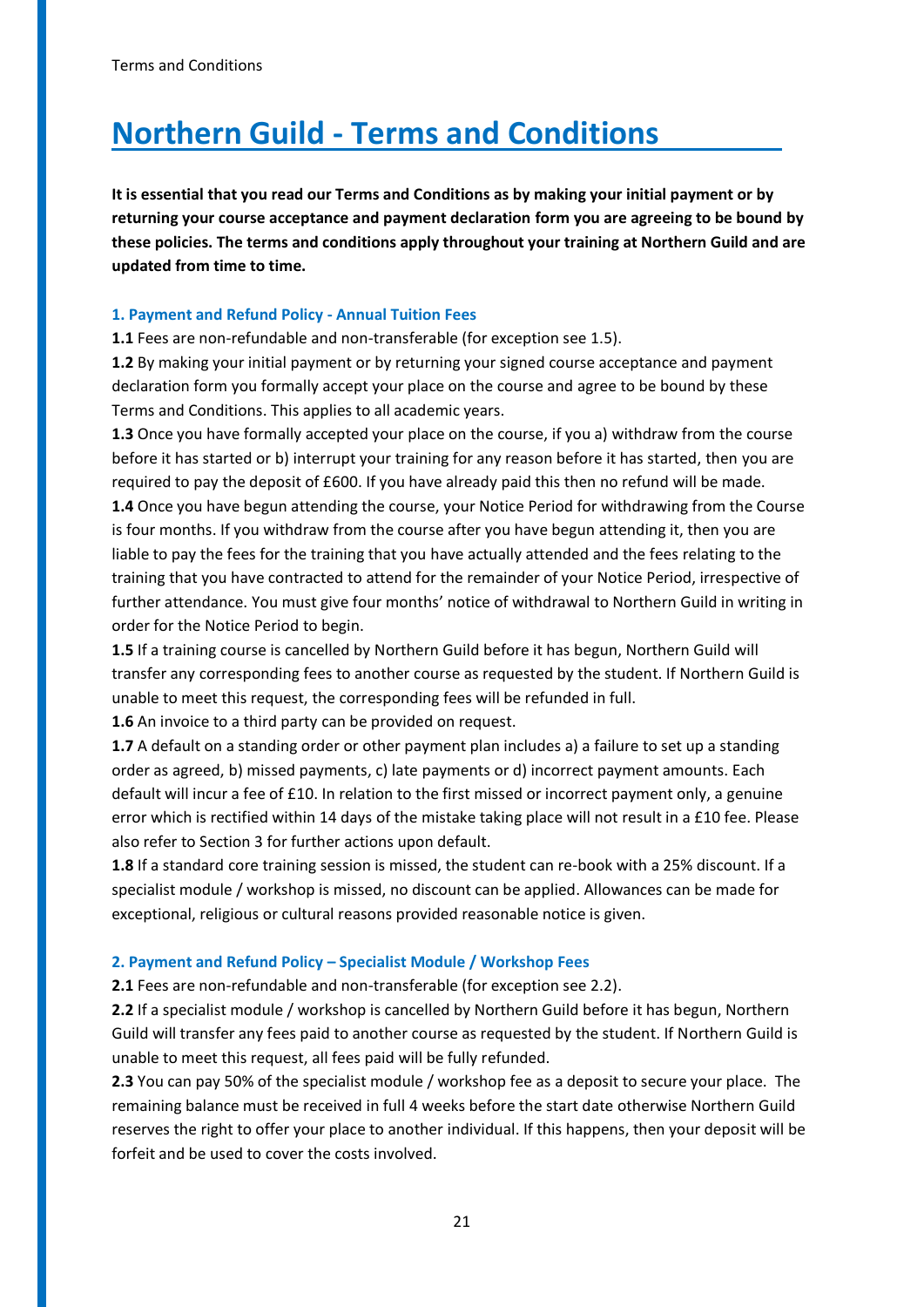**2.4** Applicants will not be admitted onto a specialist module / workshop unless they have paid in full before the start date.

**2.5** It is the student's responsibility to notify us immediately if the dates allocated for required specialist modules / workshops cannot be attended. Northern Guild does not guarantee places will be available on the student's first choice of dates.

**2.6** If a student cancels their place then all fees paid are forfeit.

**2.7** If a specialist module / workshop is missed, the student will need to re-book this, pay the full cost for attending the replacement module and will have forfeited all fees for the missed session. This is because Northern Guild incurs significant costs when it secures your place on a course and it still needs to pay those costs whether or not you attend. Allowances can be made for exceptional, religious or cultural reasons provided reasonable notice is given.

**2.8** If your specialist module / workshop is being paid for as part of your annual training fees (as specified in your Offer Letter) then Northern Guild reserve the right to deem that you have not paid for your Specialist Module / Workshop if you have defaulted on an agreed payment plan (e.g. lump sum, standing order, individual bespoke payment plan, etc.) and have not rectified this within 14 days.

# **3. Non-Payment of any Fees**

**3.1 Once a student formally accepts their place on a course they will be liable to pay their tuition fees in accordance with Section 1 of these terms and conditions (Payment and Refund Policy – Annual Tuition Fees).** 

Northern Guild follows a Non-Payment of Fees Procedure which is divided into three stages:

Stage 1: Initial Procedure; Stage 2: Formal Procedure; Stage 3: Legal Action

Northern Guild reserves the right to omit Stage 1 if this stage has not been completed within 28 days of the date that the outstanding fees were originally due to be paid.

# **3.2 Stage 1: Initial Procedure**

Northern Guild will send an Email request for the outstanding fees to be paid within 7 days. Charges may also apply as per terms and condition 1.7.

# **3.3 Stage 2: Formal Procedure**

If a student does not pay the outstanding fees due then Northern Guild will take the following actions on or after 28 days have elapsed since the date of non-payment:

A letter or email will be sent to the student requesting that the outstanding fees be paid within 7 days and state that they will be suspended from the course if the outstanding fees are not received on or before the expiry of the 7 day deadline. Their Tutor and Supervisor will be informed so that they are aware of the risk of the student being suspended from the training programme. If the payment is not made within the 7-day deadline then the student will be suspended from all aspects of the training programme.

# **3.4 Stage 3: Legal Action**

Following suspension from the course, Northern Guild will retain the right to take legal action for the recovery of unpaid fees without further notice.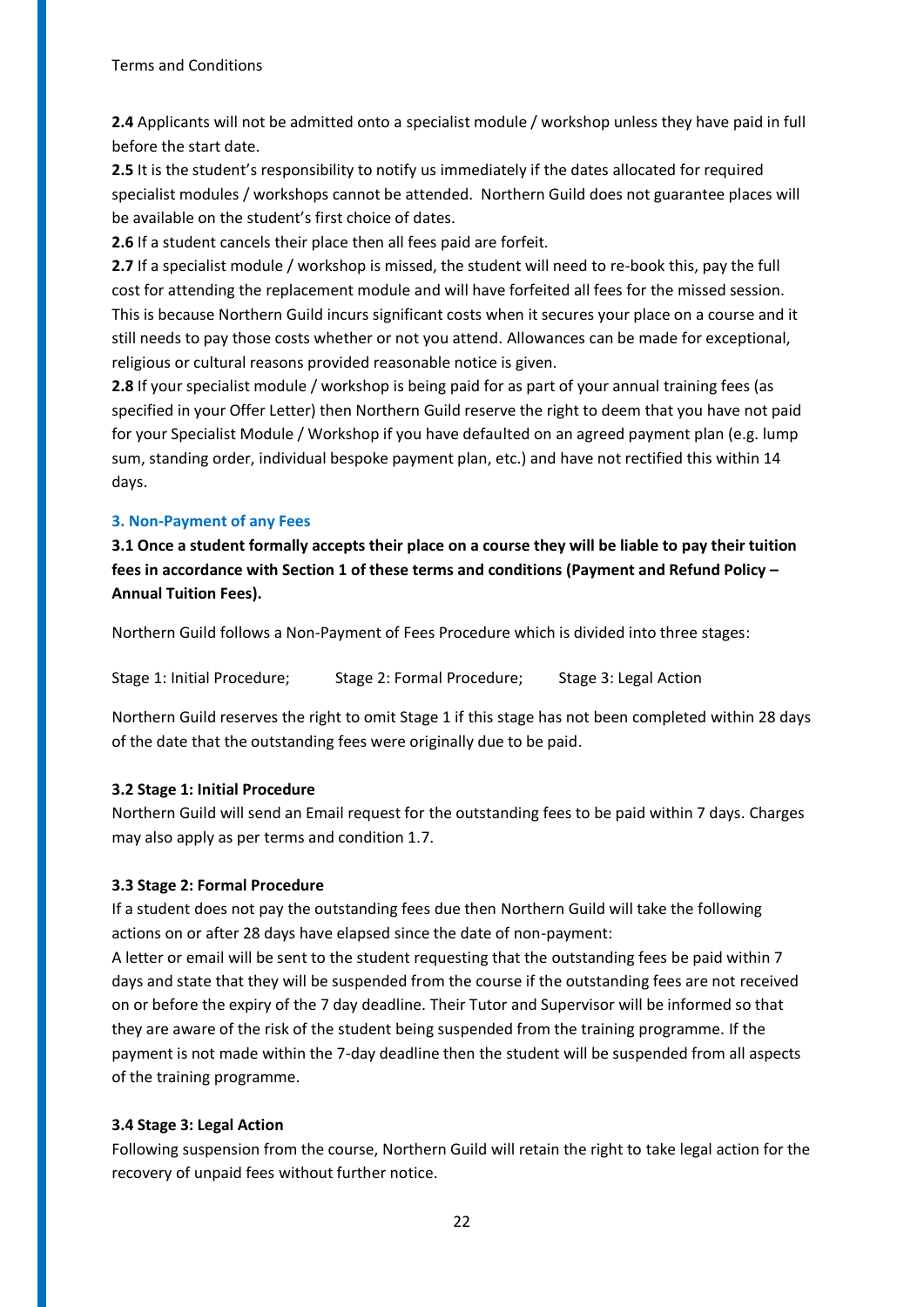#### **4. Other important points**

**4.1** You will incur other costs over and above those specified in the Tuition Fees Guide. These include costs associated with travelling, subsistence, accommodation, printing, stationery and books. This list is not exhaustive.

**4.2** These Terms & Conditions will change over time so please keep yourself familiar with the new versions. New versions will appear on Moodle or can be obtained from the Northern Guild Office.

**4.3** Please note that all fees may be subject to change from time to time and generally increase each year in line with our costs. Changes to course requirements can also lead to changes in fees.

**4.4** Northern Guild reserves the right to make changes to the syllabus, module dates and to any other aspects of the training courses.

**4.5** Northern Guild will always endeavour to notify students of changes referred to in 4.4 but will be unable to accept responsibility for messages that have not been received.

**4.6** It is the student's responsibility to provide correct contact information and to update Northern Guild of any changes to their contact details.

**4.7** Northern Guild will use your data in line with our privacy policy. You have a right to request that we do not do this but this may affect the services that we can provide to you. In some cases this will mean that you will need to leave the training programme and you will be classed as having withdrawn as a result.

**4.8** When making online banking payments to Northern Guild, you are asked to take extra care in ensuring that you have correctly recorded Northern Guild's bank details. Northern Guild cannot be held responsible for payments that are made into an incorrect bank account.

**4.9** If a cheque is returned unpaid, a £15 fee will be payable to Northern Guild to cover administration and bank charges.

**4.10** If Northern Guild needs to make a payment to you then it is your responsibility to provide us, in writing, with your correct bank details. Northern Guild cannot be held responsible for payments that are made into an incorrect account in error when you have not provided the correct details.

**4.11** It is extremely important that you protect the privacy and confidentiality of any personal or sensitive data that you acquire, manage or store, particularly where this data is in respect of an individual or group. There is a responsibility on all of us to be legally and ethically compliant and to keep up to date with the relevant legislation. The Information Commissioner's Office (ICO) has a very good website that contains all of the key requirements. Password protecting documents or files is considered essential. If you need to disclose the password to a third party then a different method of communicating that password must be used (e.g. text message) to the method used to send the original file (e.g. email). You will also need to pay an annual fee to the ICO as a Data Controller which costs approximately £40 per year.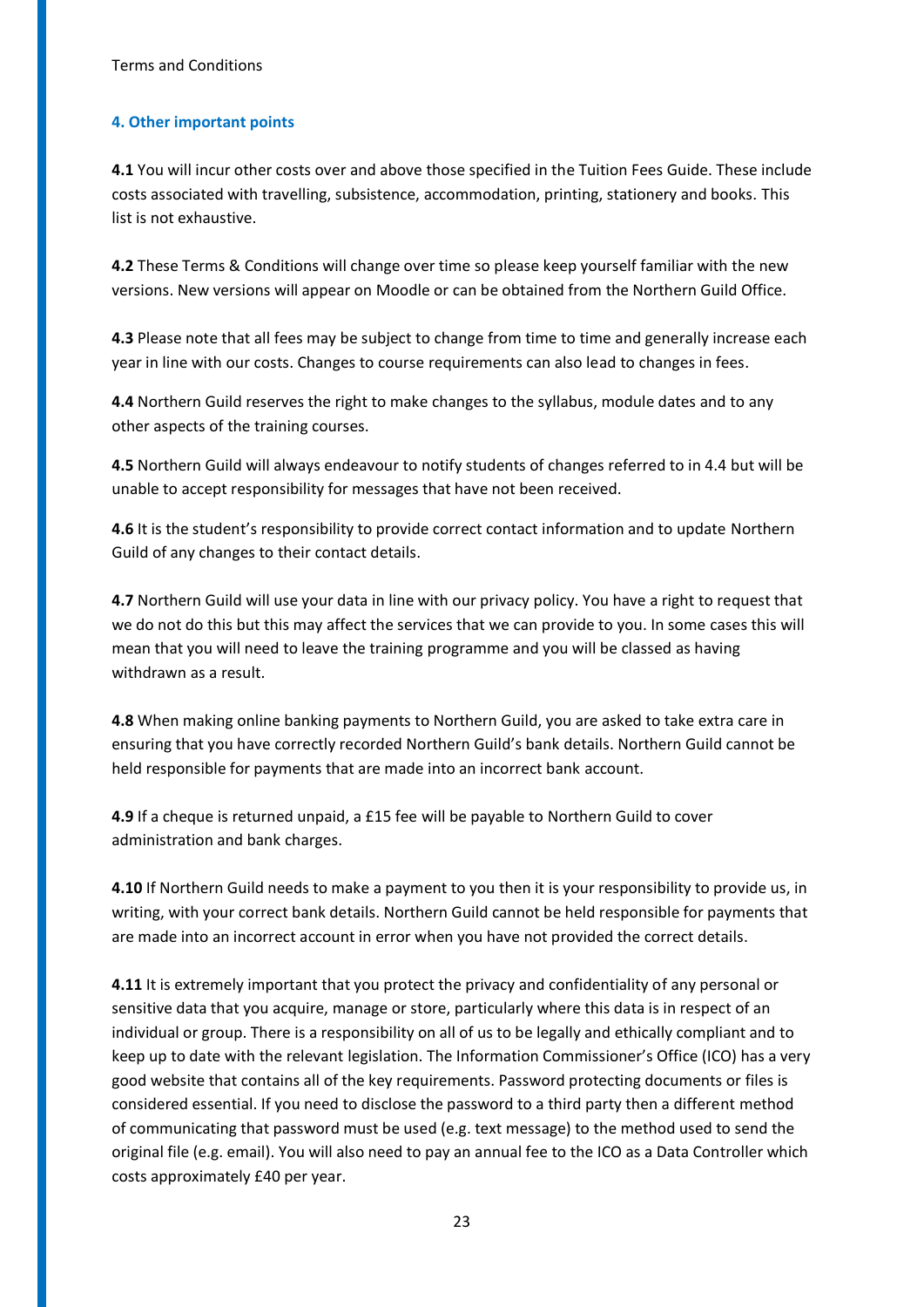**4.12** It is important to note that progression through the course from one academic year to the next is not automatic. All assessments, course attendances, training therapy sessions, counselling or psychotherapy practice hours and supervision sessions must normally be completed to the satisfaction of the Training Team before the student is able proceed to the next stage of training.

**4.13** It is important to remain a member of Northern Guild until you qualify with us. This means that you are signed up to Northern Guild's Code of Ethics and Codes of Practice and benefit from the protection that brings. The membership year runs from  $1<sup>st</sup>$  October to  $30<sup>th</sup>$  September. If you allow your membership to lapse then you may be deregistered from your Northern Guild training course. If you wish to apply for UKCP professional registration through us then you will also need to be a member of Northern Guild from the period since your qualification with us until one year after UKCP registration (also known as full clinical membership of UKCP). If you let your Northern Guild membership lapse then the charge for reinstatement of that membership is subject to additional fees. Full Clinical Members of UKCP who lapse their membership are unable to renew their membership with us.

**4.14** If, at the time of your application for training, you are in a longstanding ongoing therapeutic relationship (psychotherapy) which you may want to be considered for the training therapy requirement of the course you must discuss this at interview in the first instance. In order to be considered as the training therapist the psychotherapist must be suitably qualified and be familiar with and practice in accordance with Northern Guild's core theoretical model of Transactional Analysis. They must be fully aware and supportive of the training requirements, therefore acting as a role model for the practice requirements of the training. This means that they must be a Northern Guild approved Training Therapist and / or

- Hold full clinical membership of UKCP as a Psychotherapist (HIPC/CCAP college)
- Be a psychotherapist rather than a psychotherapeutic counsellor
- Have a qualification in line with your training (e.g. be a Child Psychotherapist if you are applying for a Child Specialism course).
- Their own qualification must be in Transactional Analysis as the Core Theoretical Model with an Integrative and Humanistic approach

It is also important that individual therapy takes place in the UK on a Face to Face basis unless UK Government rules advise against it.

If you would like to have a current therapeutic relationship considered please let us know and ensure that you have all the above information available at your one to one interview, including the therapists UKCP registration number, in order to discuss this further with your interviewer. Such relationships will not normally be considered if they were not discussed at interview because the offer of a place on the course can only depend upon the information supplied to us prior to the formal offer being made.

**4.15** You may decide that you want to change the primary course you are registered on to. For example, you may want to switch from attending a weekend course to an evening course. If you want to request a change of course then you will need to contact the Courses Administrator and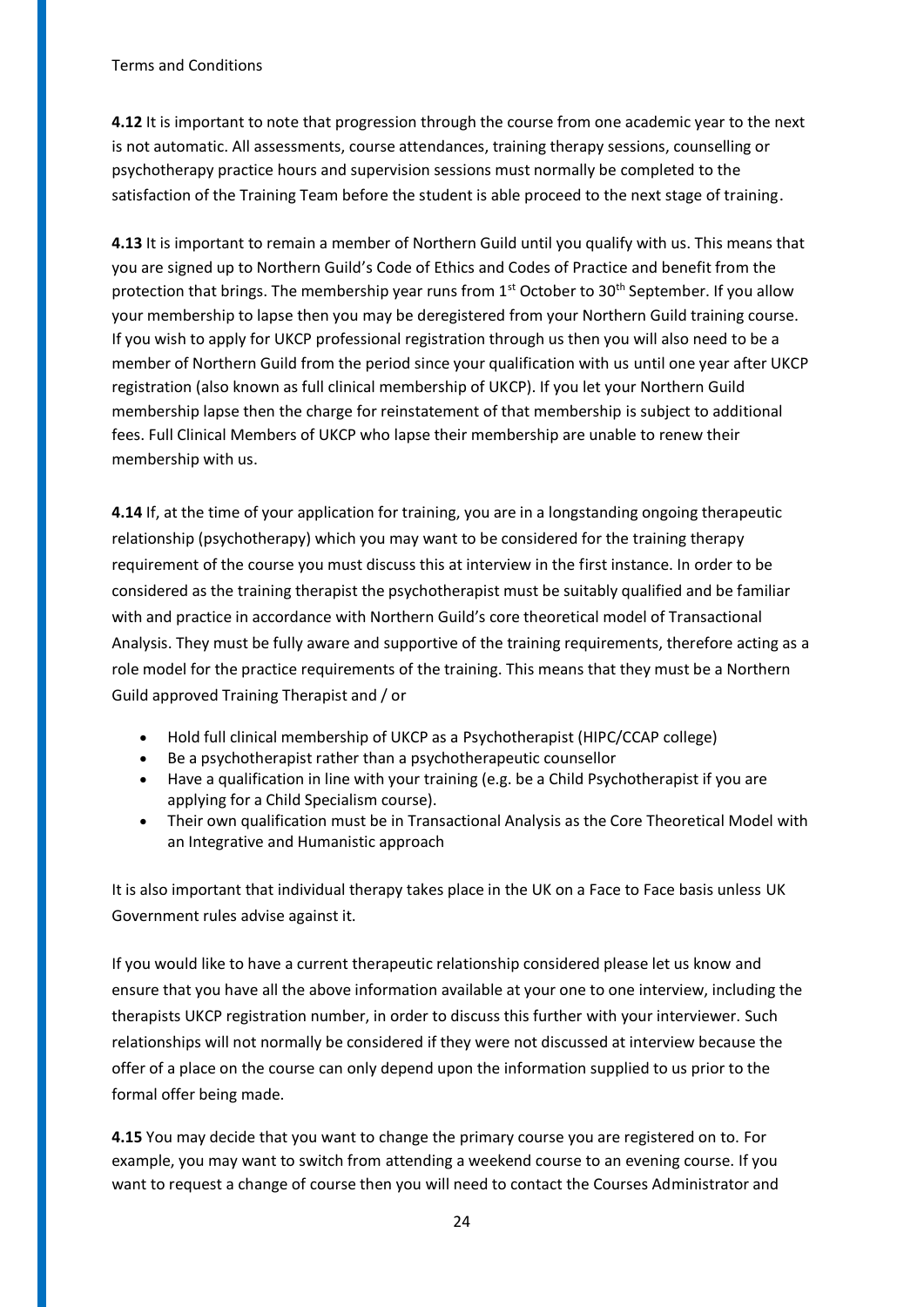obtain an application form. There is a fee of £75 payable upon submission of your application form. If successful then you may not get full credit for the training already attended as some of this may need to be repeated.

**4.16** If you submit a written course assignment after the required deadline then there will be a fee payable to cover the extra costs associated with this. There will also be a fee for remarking an assignment which was previously failed or for marking an assignment which needs to be completed as part of an additional registration or progression. The amount of the fee is generally less than £60 and is paid directly to the marker. The Northern Guild Office will be able to provide you with details of the relevant fee for your specific circumstance because the amount depends upon a number of factors.

**4.17** All fees payable in relation to Assessments and Dissertations are non-refundable. Northern Guild incurs significant costs once these fees have been paid.

**4.18** Places on Infant Observation seminars may not always be available when you need them. If this applies to you then you may need to pay for Individual supervision at approximately £60 per hour until such a place becomes available.

**4.19** Once your scheduled core training has ended your academic status will change to "Pending Qualification". For example, if you are enrolled onto the 3-year Diploma in Psychotherapeutic Counselling weekend course, the scheduled core training will normally end in the July of your third academic year. Following this, you will agree your pathway to qualification with your tutor. This may involve catching up on missed training sessions, therapy or supervision or completing your placement hours. During the Pending Qualification stage you will be required to attend termly tutorials and maintain your Northern Guild membership; your tutor will help you to understand and plan the completion of your remaining requirements. Each tutorial costs around £60 and will be payable directly to your tutor. The requirement to attend termly tutorials may be met if you attend a Professional Development Group or a Continuous Professional Development Group instead.

**4.20** In relation to supervision, therapy and tutorials, the term "hour" refers to the "therapeutic hour" which is 50 minutes in length.

**4.21** The typical cost of Individual Training Therapy with a Northern Guild therapist is £50 per hour. Please note that training therapy continues until you pass your Final Assessment exams. If you delay taking your Final Assessments or are not initially successful then this will result in additional costs of therapy.

**4.22** You will continue to receive ongoing Supervision of your counselling practice / clinical practice / placement hours until qualification. If your caseload is higher than the minimum required by the course or, if you delay your final assessment, then your supervision hours will be higher than the minimum required. Additional supervision hours will result in additional supervision fees.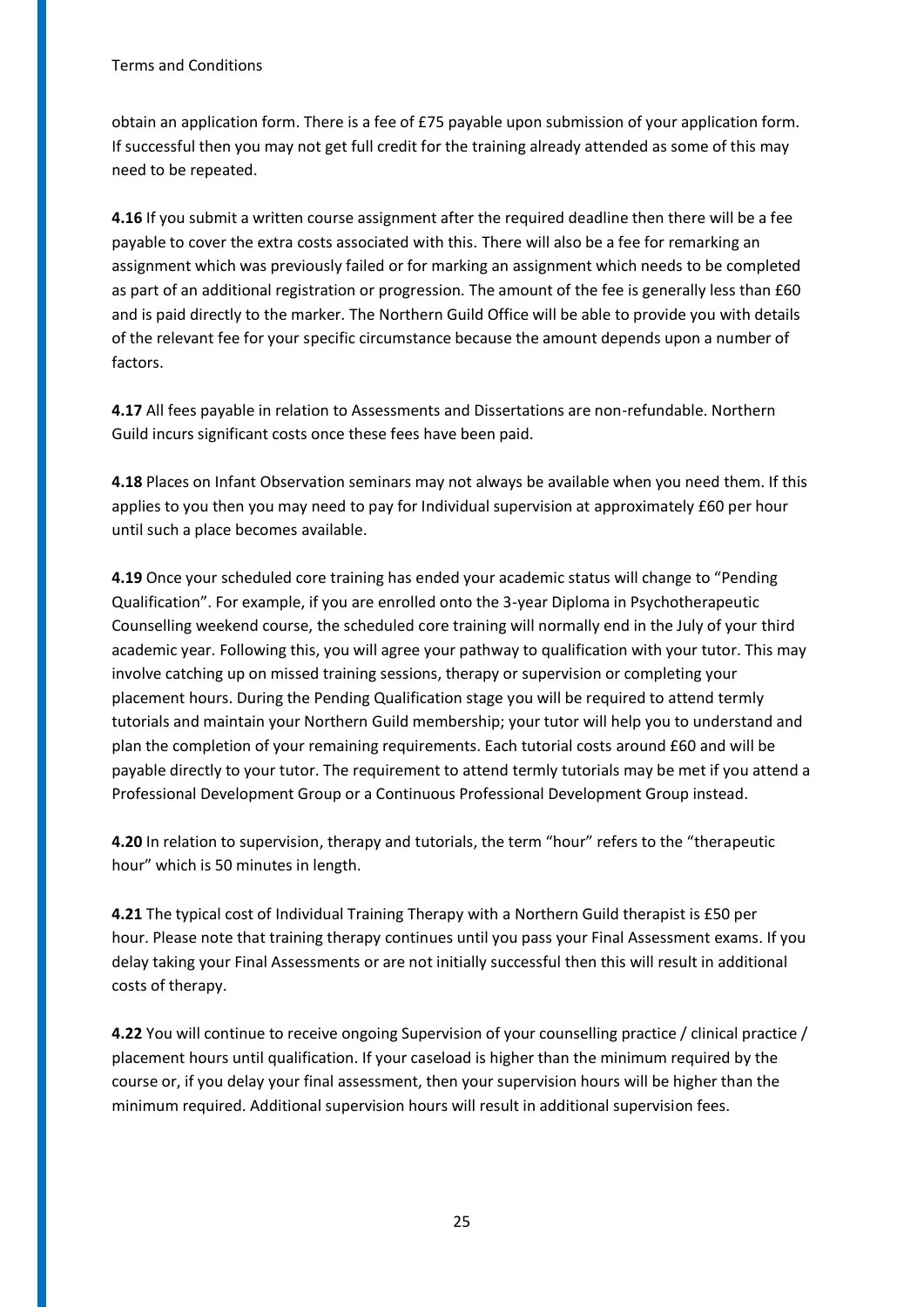**4**.**23** In relation to therapy and supervision, if you choose to exceed the requirements you will incur additional costs. Please note additional costs can vary as therapists and supervisors set their own rates. Supervisors and therapists may also increase their fees from time to time.

**4.24** Group Supervision is usually a more cost-effective option than individual supervision. However, there are limits to the amount of group supervision that can be claimed when working out whether or not you have met the supervision requirements. In respect of BACP Accredited courses, up to 50% of the time spent in Group supervision can be counted toward the overall requirement, however other limitations apply (e.g. there is a maximum group size, a proportion of supervision must be on an Individual basis, etc.). The other 50% can count towards your training contact hours. In respect of a UKCP Accredited course, 100% of the time spent in Group supervision can be counted toward the overall requirement subject to their being a maximum of 3 people in a group. For all cases your supervision requirements must include a significant proportion of individual supervision.

**4.25** Online Supervision is an option for all students, however, the total amount of online supervision should not normally exceed 50% of the total required. UKCP specify that an established Face to Face supervisory relationship must normally be established first. Under usual circumstances, there are limits to the amount of online supervision that can be used when determining your supervision ratio. However, during a national emergency or equivalent, all supervision hours can be online.

**4.26** As part of your MSc, you may be required to have a Final Draft of your Dissertation marked. If this is the case then you will need to pay a marking fee directly to the second reader.

**4.27** If you are enrolled onto the MSc programme you may decide to exit with the PG DiP qualification. If you have outstanding assignments or requirements at the end of the first academic year then you will be required to pay some of the costs in relation to year 2 of the MSc programme. These will depend upon the individual but in any case these will include the University Annual Enrolment Fee and the Northern Guild Membership fee.

**4.28** The earliest point at which you can register to take your Final Assessments is at the end of your taught course, usually in June. The actual Final Assessments normally take place in the November following the June registration date. You will need to maintain Northern Guild Membership, Personal Therapy, Clinical Practice and Supervision up to the point of qualification and this may result in additional costs. Another round of Final Assessments normally takes place in May, for which the registration date is around the  $1<sup>st</sup>$  December preceding this.

**4.29** An important part of the Final Assessment process is the checking of your Supervision Ratio; this is the ratio of the number of hours of clinical practice (seeing clients) to the number of hours of supervision that you have received, bearing in mind that Group Supervision hours cannot always be counted in full for this purpose. It is important to note that minimum supervision ratios must be maintained over each academic year. This means, for example, that excess supervision hours in year 2 say can't be used to make up insufficient supervision hours in year 4 say.

**4.30** If you take a longer time than expected to register for your final exams then you may "time out". UKCP specify time limits on how long a student can be registered on a course before qualifying.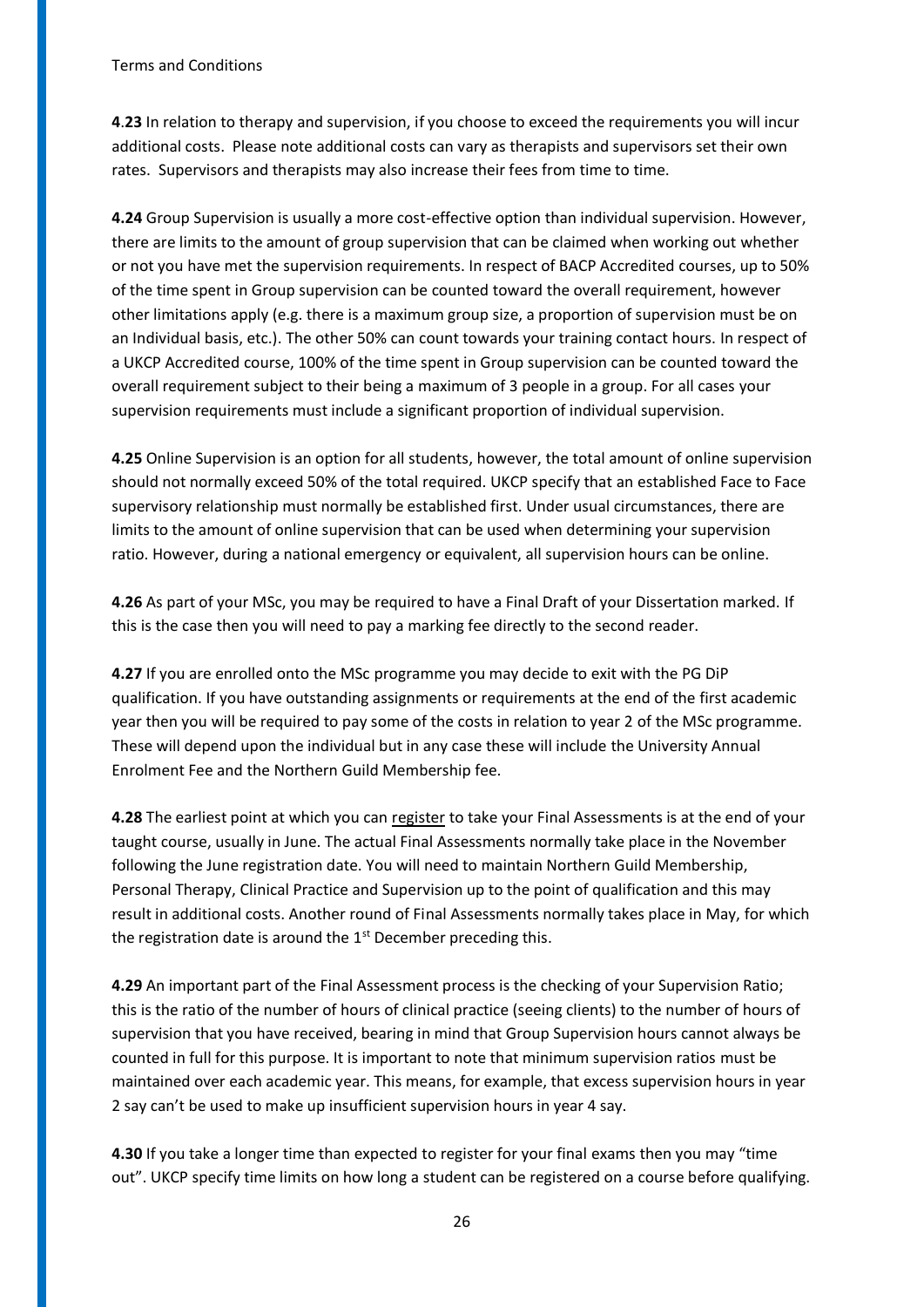This is 5 years for the Diploma in Psychotherapeutic Counselling course and 7 years for the Diploma in Psychotherapy course. These limits apply for Adult or Child specialism routes. If you do "time out" then you may be de-registered from the relevant course. In order to re-register you will be required to complete a formal application process and pay the associated fees which apply at that time.

**4.31** Where a student is the subject on an ongoing complaint they will not be able to sit any final assessment until the complaint is finished, outstanding sanctions resolved and a Northern Guild Director has confirmed that the trainee can start or continue with their Final Assessment (s).

**4.32** If you decide to defer your Final Assessment you will be required to pay a deferment fee. This is currently £75. You will only be able to defer once.

**4.33** During the Final Assessment process you are advised to request that your draft final written assessment is read by your supervisor. The supervisor will charge a draft-marking fee for this.

**4.34** If you are not successful in your Final Assessment then you will be required to pay three quarters (75%) of the full Final Assessment fees in order to be reassessed.

**4.35** When you have completed your Final Assessment (s) your draft results are checked and verified by the Accreditation Committee. In order to complete this process and award a qualification they also need to review your whole Portfolio of Training. If you are unable to provide your completed Portfolio to the committee at this time then the award will be delayed. If you submit your portfolio at a later date then a fee will be charged to cover the associated costs of bespoke accreditation arrangements.

**4.36** Following qualification you will be issued with your Award Certificate. You can choose how your name appears on the certificate. If you do not choose your full legal name then there is a risk that some Organisations will seek further verification from Northern Guild that you are the person named on the certificate. There will be an Administration charge for this which will be that which is applicable at the time of verification. Once issued, the name on a certificate cannot be changed without the approval of Northern Guild.

**4.37** A charge will be made for replacing lost, stolen, damaged or missing certificates (marked "Replacement Certificate") or for providing copy certificates (these will be marked "Copy Certificate"). There will also be a requirement to verify your identity upon application for the replacement or copy. The current cost associated with this is £75 but this will change in line with our costs.

**4.38** Following qualification you may wish to apply for or work towards full clinical membership of UKCP (professional registration). If you still need to accrue additional clinical practice hours (to meet the "450 hours" requirement) then you will need to be in Supervision with a UKCP Registered Supervisor at the required ratios for safe and ethical practice. This supervision can also be used to count towards any additional training hours you may need.